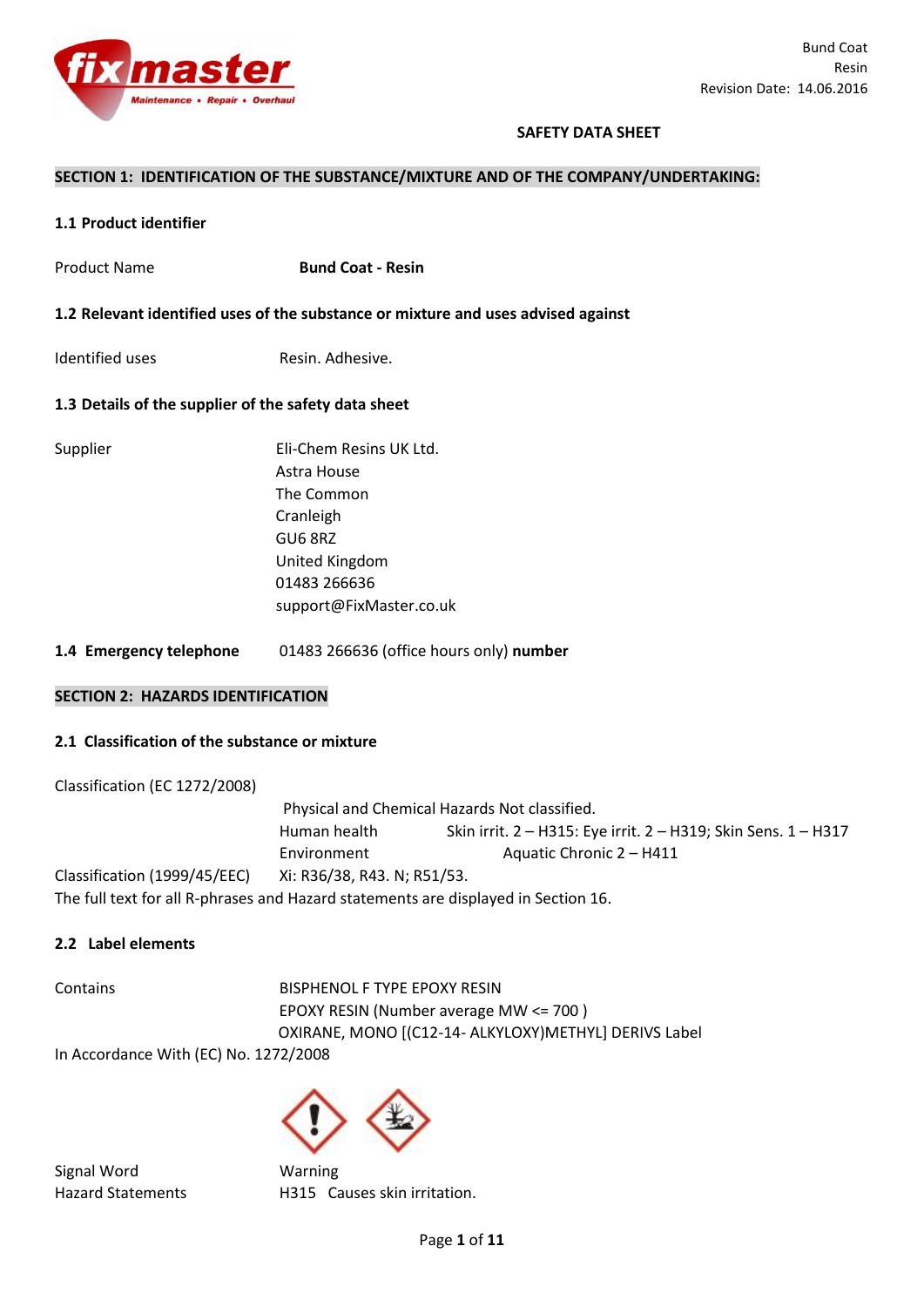

- H317 May cause an allergic skin reaction.
- H319 Causes serious eye irritation.

Bund Coat Resin Revision Date: 14.06.2016

# H411 Toxic to aquatic life with long lasting effects.

Precautionary Statements

P273 Avoid release to the environment.

- P280 Wear protective gloves/protective clothing/eye protection/face protection. P305+351-338 IF IN EYES: Rinse cautiously with water for several minutes. Remove contact lenses, if present and easy to do. Continue rinsing.
- P313 Get medical advice/attention.
- P501 Dispose to licensed waste disposal site in accordance with local Waste Disposal Authority.

Supplemental label information

- P261 Avoid breathing dust/fume/gas/mist/vapours/spray.
- P264 Wash … thoroughly after handling.
- P272 Contaminated work clothing should not be allowed out of the workplace. IF ON SKIN: Wash with plenty of soap and water.
- P321 Specific treatment (see ... on this label).
- P332+313 If skin irritation occurs: Get medical advice/attention.
- P333+313 If skin irritation or rash occurs: Get medical advice/attention.
- P337 If eye irritation persists:
- P362 Take off contaminated clothing and wash before reuse.
- P363Wash contaminated clothing before reuse. P391

Collect spillage.

Supplemental label information

EUH205 Contains epoxy constituents. May produce an allergic reaction.

# **2.3 Other hazards**

Not Classified as PBT/vPvB by current EU criteria.

# **SECTION 3: COMPOSITION/INFORMATION ON INGREDIENTS**

## **3.2 Mixtures**

BISPHENOL F TYPE EPOXY RESIN 15 – 17% and the state of the state of the state of the state of the state of the state of the state of the state of the state of the state of the state of the state of the state of the state o

CAS-No.: 28064-14-4 EC No: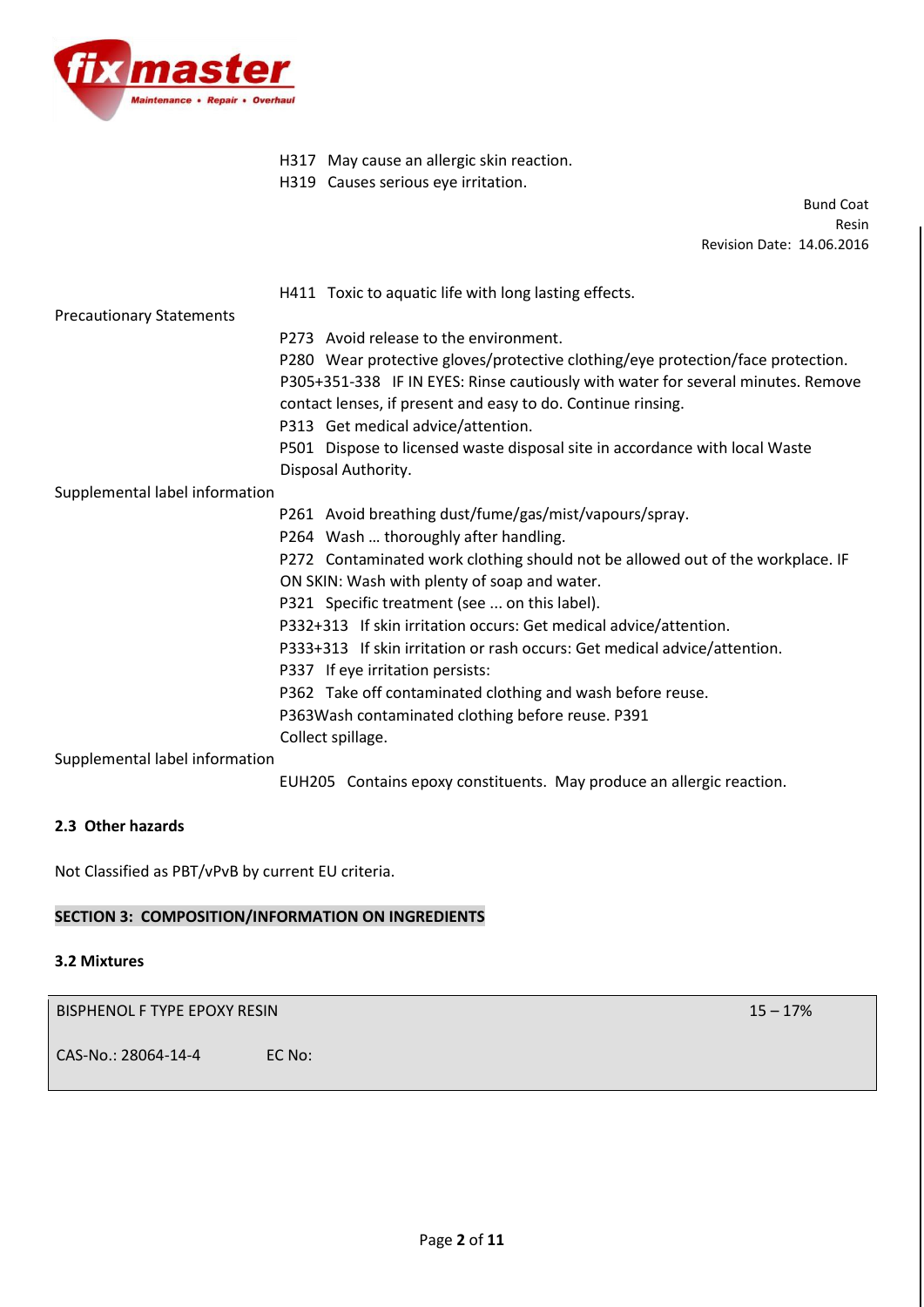

| Classification (EC 1272/2008) | Classification 67/548/EEC) |
|-------------------------------|----------------------------|
| Skin Irrit. 2 - H315          | R43                        |
| Eye Irrit. 2 - H319           | Xi; R36/38                 |
| Skin Sens. 1 - H317           | N; R51/53                  |
| Anuatic Chronic 2 - H411      |                            |
|                               |                            |

| EPOXY RESIN (Number average MW <= 700)  | 70 - 80%                   |
|-----------------------------------------|----------------------------|
| CAS-No.: 25068-38-6<br>EC No: 500-033-5 |                            |
| Classification (EC 1272/2008)           | Classification 67/548/EEC) |
| Skin Irrit. 2 - H315                    | R43                        |
| Eye Irrit. 2 - H319                     | Xi; R36/38                 |
| Skin Sens. 1 - H317                     | N; R51/53                  |
| Anuatic Chronic 2 - H411                |                            |
|                                         |                            |

| OXIRANE, MONO (C12-14- ALKYLOXY) METHYL) DERIVS | $15 - 17\%$                |
|-------------------------------------------------|----------------------------|
| CAS-No.: 68609-97-2<br>EC No:                   |                            |
| Classification (EC 1272/2008)                   | Classification 67/548/EEC) |
| Skin Irrit. 2 - H315                            | R43                        |
| Skin Sens. 1 - H317                             | Xi; R36/38                 |

The full text for all R-phrases and hazard statements are displayed in Section 16.

## **SECTION 4: FIRST AID MEASURES**

## **4.1 Description of first aid measures**

General information

CAUTION! First aid personnel must be aware of own risk during rescue! Consult a physician for specific advice. Inhalation

Move the exposed person to fresh air at once. Get medical attention if any discomfort continues.

Ingestion

DO NOT INDUCE VOMITING! Get medical attention immediately! Skin

contact

Remove contaminated clothing immediately and wash skin with soap and water: Get medical attention if any discomfort continues. Eye contact

Immediately flush with plenty of water for up to 15 minutes. Remove any contact lenses and open eyes wide apart. Get medical attention immediately. Continue to rinse.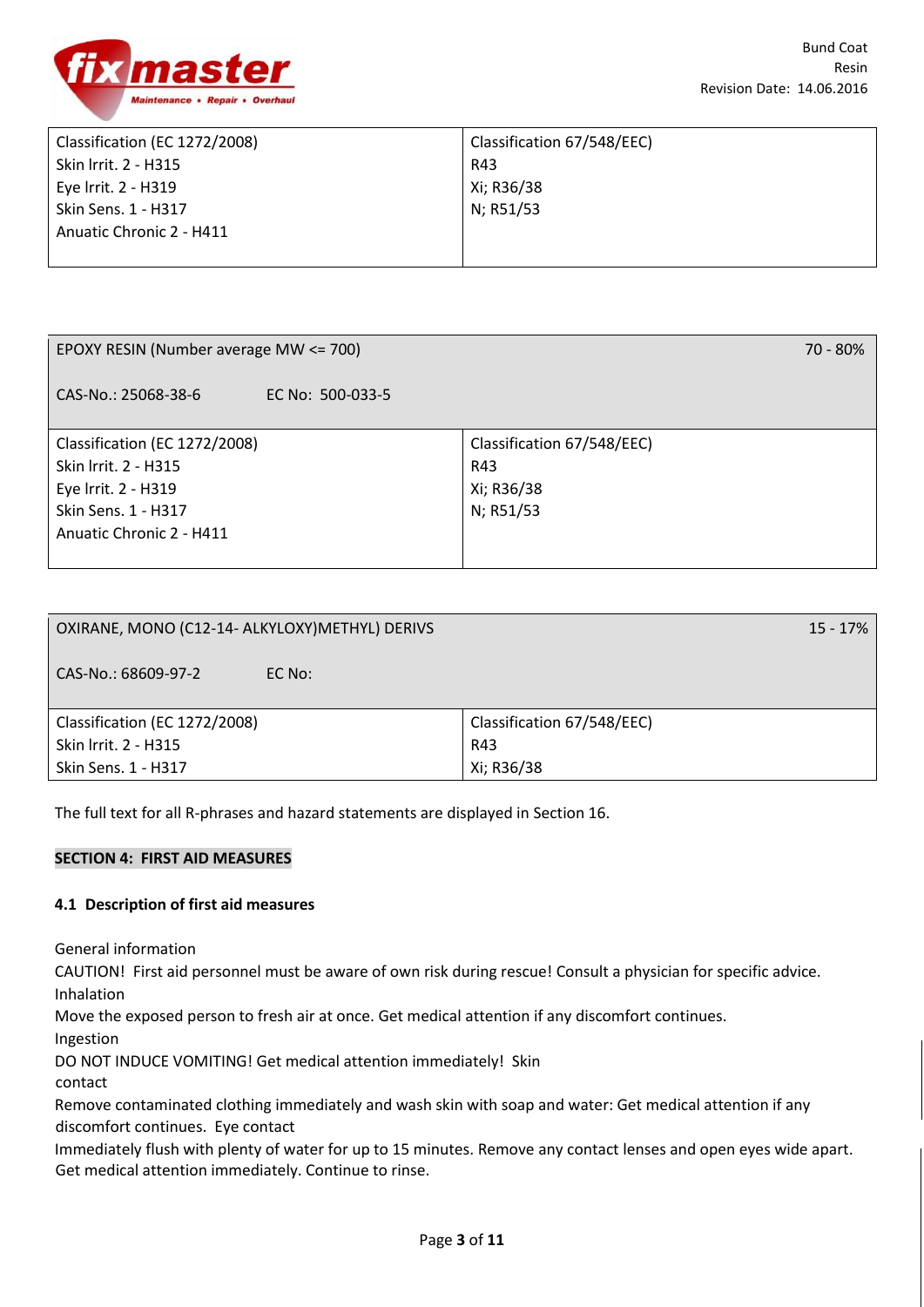

# **4.2 Most important symptoms and effects, both acute and delayed**

*Inhalation*  May cause irritation to the respiratory system. *Ingestion*  No specific symptoms noted. *Skin contact*  Skin irritation. Allergic rash. *Eye contact*  Irritating and may cause redness and pain.

> Bund Coat Resin Revision Date: 14.06.2016

## **4.3 Indication of any immediate medical attention and special treatment needed**

Treat Symptomatically.

## **SECTION 5: FIREFIGHTING MEASURES**

## **5.1 Extinguishing media**

*Inhalation*  May cause irritation to the respiratory system. *Ingestion*  No specific symptoms noted. *Skin contact*  Skin irritation. Allergic rash. *Eye contact*  Irritating and may cause redness and pain.

## **5.2 Special hazards arising from the substance or mixture**

Unusual Fire & Explosion Hazards Heat may cause the containers to explode. Specific hazards In case of fire, toxic gases may be formed. Phenolic. Carbon monoxide (CO). Water.

## **5.3 Advice for firefighters**

## *Special Fire Fighting Procedures*

Move container from fire area if it can be done without risk. Water spray should be used to cool containers. Avoid water in straight hose stream; will scatter and spread fire. Keep run-off water out of sewers and water sources. Dike for water control. Dike and collect extinguishing water. *Protective equipment for fire-fighters*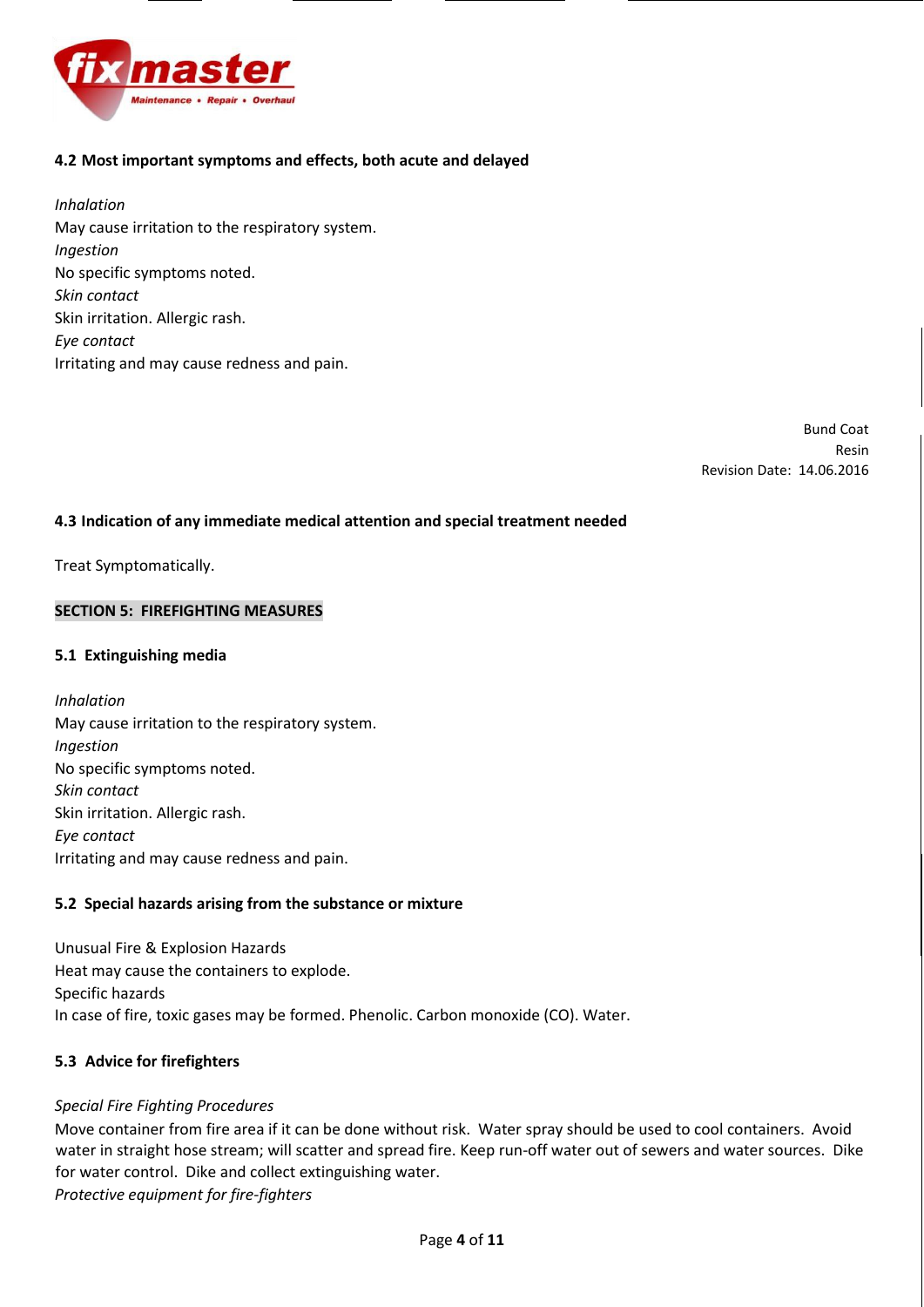

Self contained breathing apparatus and full protective clothing must be worn in

case of fire.

## **SECTION 6: ACCIDENTAL RELEASE MEASURES**

## **6.1 Personal precautions. protective equipment and emergency procedures**

Wear protective clothing as described in Section 8 of this safety data sheet. Do not smoke, use open fire or other sources of ignition. Avoid inhalation of vapours and contact with skin and eyes.

## **6.2 Environmental precautions**

Avoid discharge into drains, water courses or onto the ground. Spillages or uncontrolled discharges into watercourses must be IMMEDIATELY alerted to the Environmental Agency or other appropriate regulatory body.

## **6.3 Methods and material for containment and cleaning up**

Absorb with sand or other inert absorbent. Collect spillage in containers, seal securely and deliver for disposal according to local regulations.

## **Reference to other sections**

Wear protective clothing as described in Section 8 of this safety data sheet. See section 11 for additional information on health hazards. Collect and dispose of spillage as indicated in section 13.

## **SECTION 7: HANDLING AND STORAGE**

## **7. 1 Precautions for safe handling**

Keep away from heat, sparks and open flame. Wear full protective clothing for prolonged exposure and/or high concentrations. Provide good ventilation. Avoid inhalation of vapours/spray and contact with skin and eyes. Good personal hygiene is necessary. Wash hands and contaminated areas with water and soap before leaving the work site.

# **7.2 Conditions for safe storage, including any incompatibilities**

Store in tightly closed original container in a dry, cool and well-ventilated place. Keep away from food, drink and animal feeding stuffs. Keep away from heat, sparks and open flame.

## **7.2 Specific end use(s)**

The identified uses for this product are detailed in Section 1.2.

## **SECTION 7: HANDLING AND STORAGE**

# **7.1 Precautions for safe handling**

Keep away from heat, sparks and open flame. Wear full protective clothing for prolonged exposure and/or high concentrations. Provide good ventilation. Avoid inhalation of vapours/spray and contact with skin and eyes. Good personal hygiene is necessary. Wash hands and contaminated areas with water and soap before leaving the work site.

# **7.2 Conditions for safe storage. including any incompatibilities**

Store in tightly closed original container in a dry,, cool and well-ventilated place. Keep away from food, drink and animal feeding stuffs.

Keep away from heat, sparks and open flame.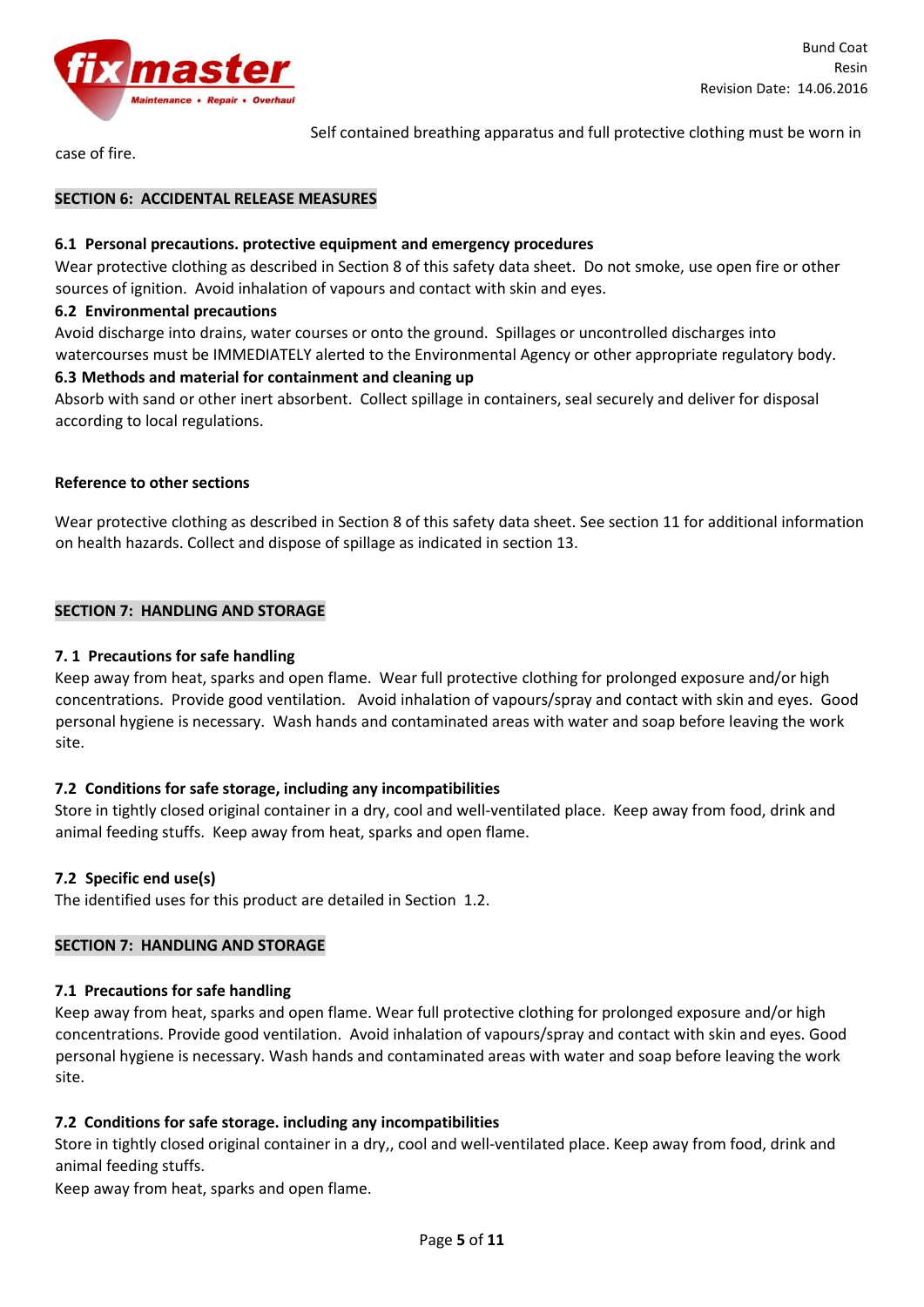

# **7.3 Specific end use(s)**

The identified uses for this product are detailed in Section 1.2.

# **SECTION 8: EXPOSURE CONTROLS/PERSONAL PROTECTION**

## **8.1 Control parameters**

Ingredient Comments No exposure limits noted for ingredient(s).

## **8.2 Exposure controls**

Protective equipment



*Engineering measures*  Provide adequate general and local exhaust ventilation. *Respiratory equipment*  In case of inadequate ventilation use suitable respirator. *Hand protection*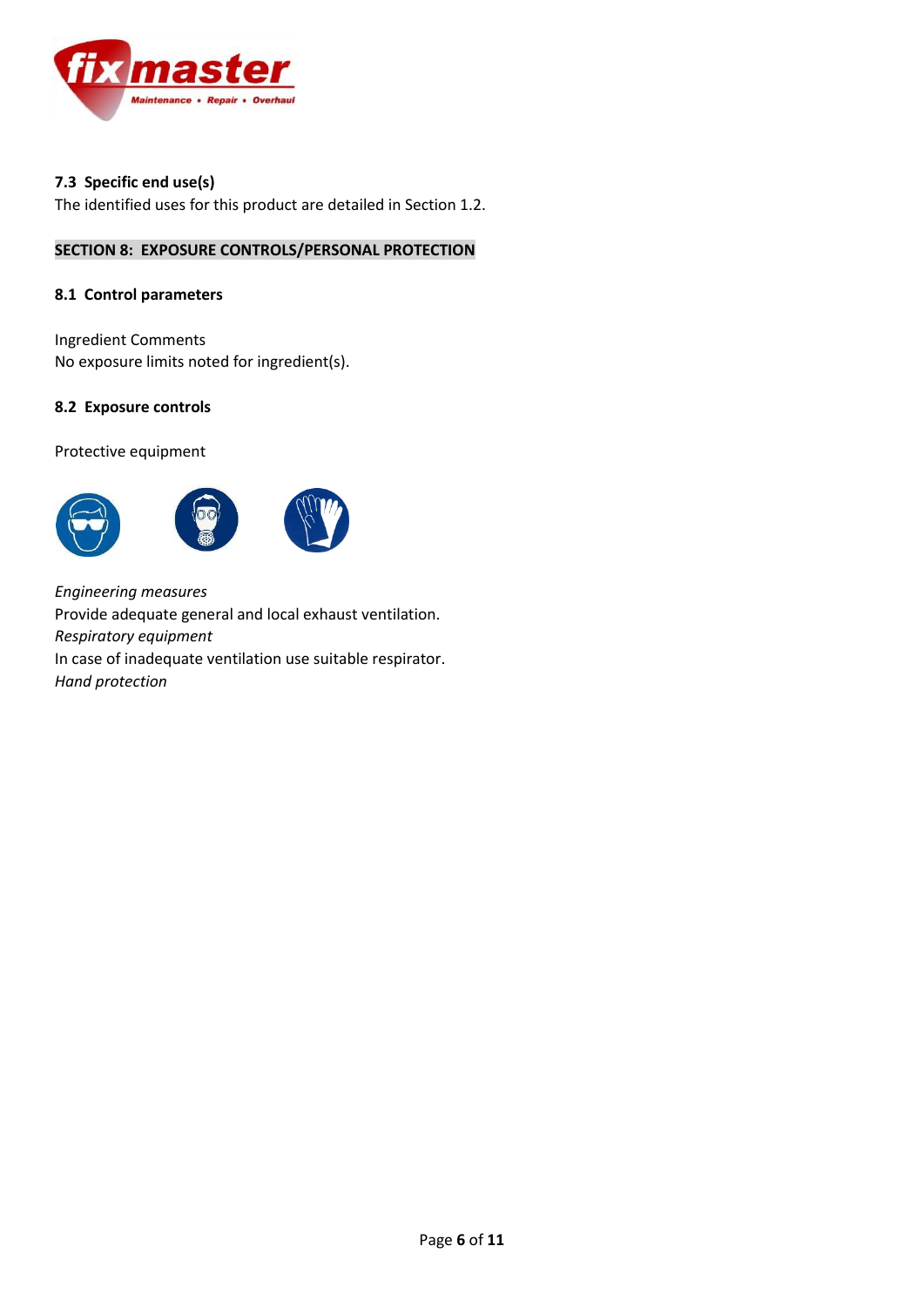

Protective gloves are recommended. The most suitable glove must be chosen in consultation with the gloves supplier, who can inform about the breakthrough time of the glove material.

*Eye protection*  Wear goggles/face shield. *Other Protection*  Provide eyewash station and safety shower. *Hygiene measures*  Wash hands at the end of each work shift and before eating, smoking and using the toilet. Wash hands after contact. Wash hands after handling. *Skin protection*  Wear apron or protective clothing in case of contact. *Environmental Exposure Controls*  Emissions from ventilation or work process equipment should be checked to ensure they comply with the requirements of environmental protection legislation. In some cases, fume scrubbers, filters or engineering

modifications to the process equipment will be necessary to reduce emissions to acceptable levels.

## **SECTION 9: PHYSICAL AND CHEMICAL PROPERTIES**

#### **9.1 Information on basic physical and chemical properties**

| Appearance                                     | Liquid                                                                      |
|------------------------------------------------|-----------------------------------------------------------------------------|
| Colour                                         | Various colours                                                             |
| Odour                                          | Mild                                                                        |
| Solubility                                     | Insoluble in water                                                          |
| Initial boiling point and boiling range $(°C)$ | >200                                                                        |
| Relative density                               | 1.12 g/cm <sup>3</sup> 20 C                                                 |
| Evaporation rate                               | Not available                                                               |
| Viscosity                                      | 1200 - 1600 cP 25 C                                                         |
| Decomposition temperature (°C)                 | Not available                                                               |
| Odour threshold, lower                         | Not available                                                               |
| Odour threshold, upper                         | Not available                                                               |
| Flashpoint $(^{\circ}C)$                       | > 150 CC (Closed cup)                                                       |
| Auto ignition temperature (°C)                 | Not determined                                                              |
| Flammability Limit – lower (%)                 | Not determined                                                              |
| Flammability Limit – upper (%)                 | Not determined                                                              |
| <b>Partition Coefficient</b>                   | log Pow - 3.242 (CAS 25068-38-6) 3-5 (CAS 28064-14-4) 3.77 (CAS 68609-97-2) |
| (N-Octanol/Water)                              |                                                                             |
| <b>Explosive properties</b>                    | No data available                                                           |
| Oxidising properties                           | Not available                                                               |

#### **9.2 Other Information**

Not available. Not determined.

#### **SECTION 10: STABILITY AND REACTIVITY**

#### **10.1 Reactivity**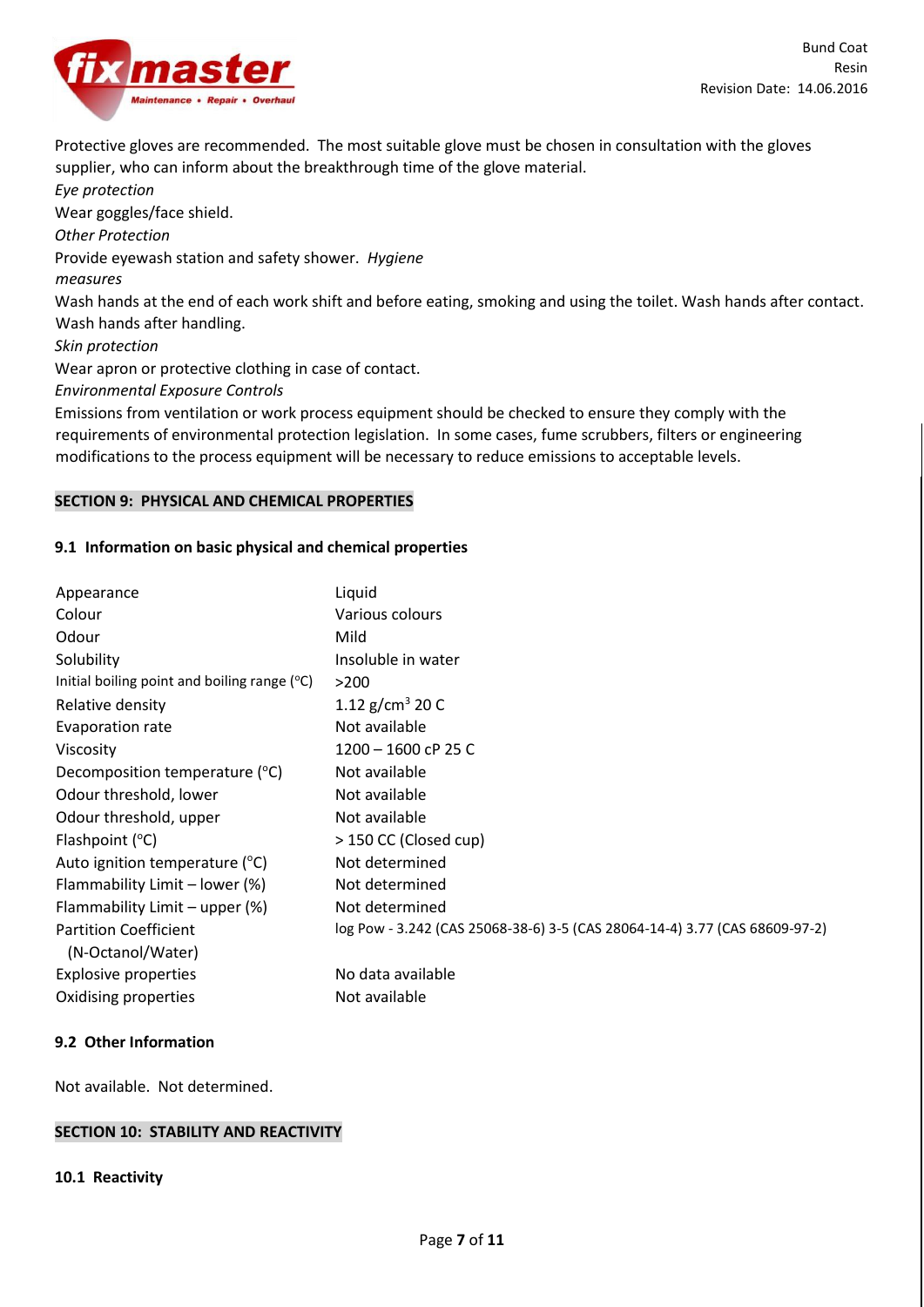

No specific reactivity hazards associated with this product.

## **10.2 Chemical stability**

Stable under normal temperature conditions and recommended use.

#### **10.3 Possibility of hazardous reactions**

Hazardous Polymerisation May polymerise. Polymerisation Description Avoid heat. Avoid contact with: Amines.

### **10.4 Conditions to avoid**

Avoid heat, flames and other sources of ignition.

### **10.5 Incompatible materials**

Material to avoid Strong acids. Strong oxidizing substances. Amines. Strong alkalis.

## **10.6 Hazardous decomposition products**

Thermal decomposition or combustion may liberate carbon oxides and other toxic gases or vapours. Phenolic. Water. Carbon monoxide (CO).

### **SECTION 11: TOXICOLOGICAL INFORMATION**

## **11.1 Information on toxicological effects**

Toxic Dose 1 - LD 50 >2000 mg/kg (oral rat) Other Health Effects This substance has no evidence of carcinogenic properties.

Acute toxicity: Acute Toxicity (Dermal LD50) > 2000 mg/kg Rabbit Acute Toxicity (Inhalation LC50) Not determined.

Respiratory or skin sensitisation: Skin sensitisation Guinea Pig Sensitising.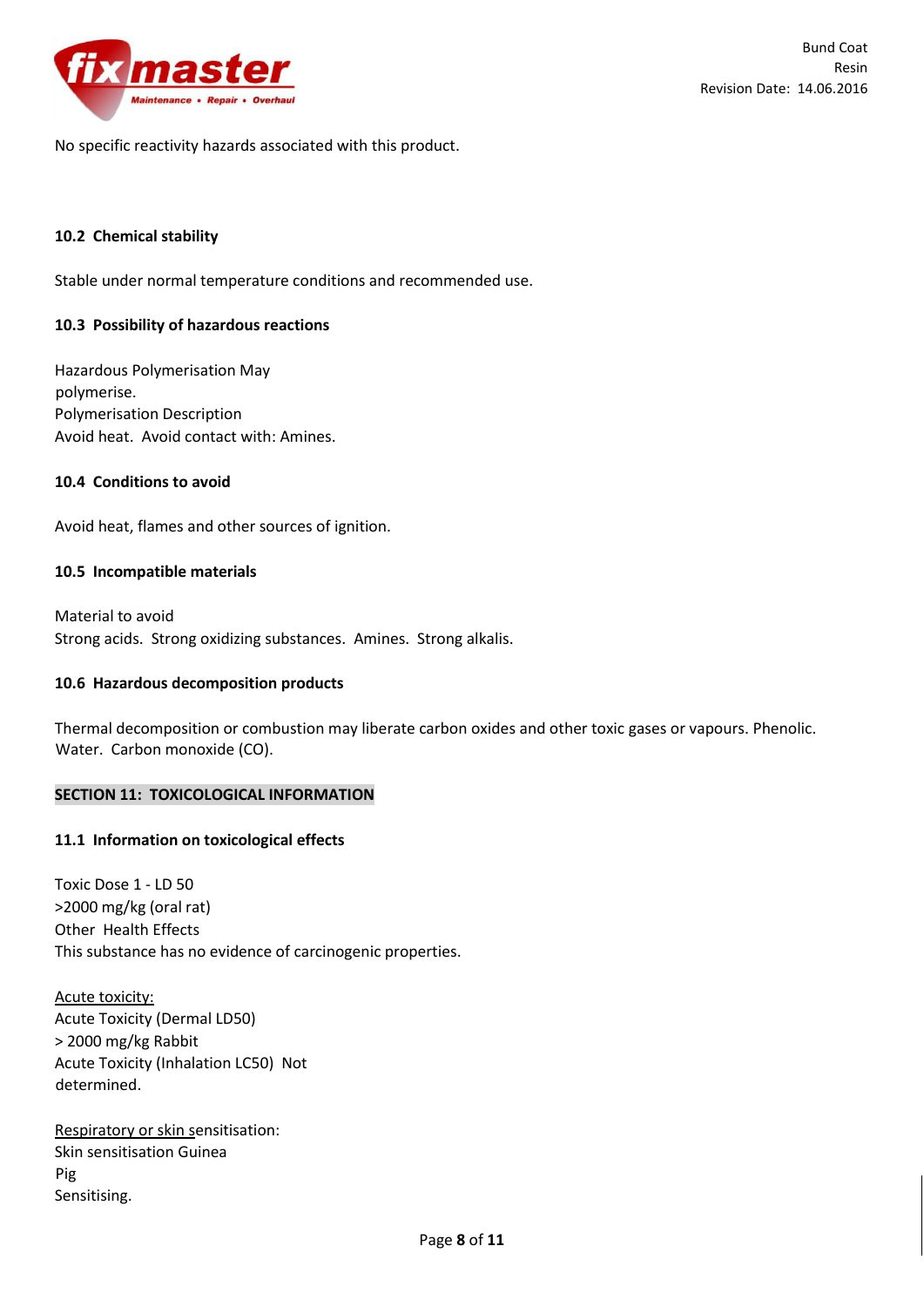

Germ cell mutagenicity: Genotoxicity - In Vitro Not available. Genotoxicity - In Vivo Not available.

Reproductive Toxicity: Reproductive Toxicity - Fertility Not available. Does not contain any substances known to be toxic to reproduction.

Specific target organ toxicity - single exposure: STOT - Single exposure Not available.

Specific target organ toxicity - repeated exposure: STOT - Repeated exposure Not available.

*Inhalation*  May cause irritation to the respiratory system.

*Ingestion*  No specific health warnings noted.

*Skin contact*  Irritating to skin. May cause sensitization by skin contact.

*Eye contact* Irritating to eyes.

# **SECTION 12: ECOLOGICAL INFORMATION**

## **Ecotoxicity**

Toxic to aquatic organisms, may cause long term adverse effects in the aquatic environment.

## **12.1 Toxicity**

LG 50, 96 Hrs, Fish mg/I (GAS 25068-38-6) 2 mg/I (GAS 68609-97-2) >5000 mg/I EC 50, 48 Hrs. Daphnia, mg/I (GAS 25068-38-6) 2 mg/I (GAS 68609-97-2) >5000 mg/I Acute Toxicity - Aquatic Plants Not available. Acute Toxicity – Microorganisms Not available. Chronic Toxicity - Fish Early life Stage Not available. Chronic Toxicity - Aquatic Invertebrates NOEC 21 days (GAS 25068-38-6) 0.3 mg/I Daphnia magna Acute Toxicity – Terrestrial Not available.

# **12.2 Persistence and degradability**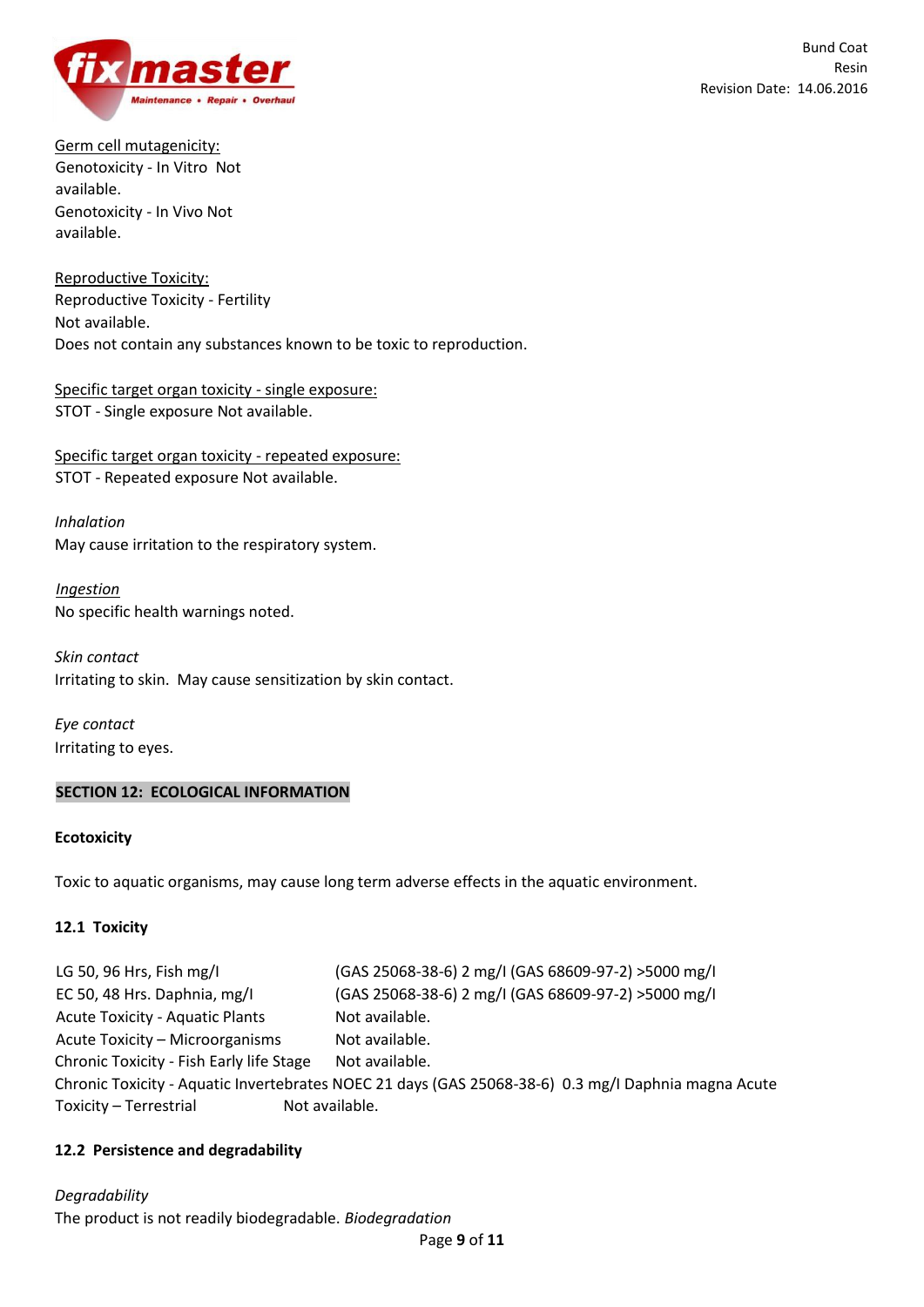

Degradation (12%) (GAS 25068-38-6) 28 days Degradation (87%) (GAS 68609-97-2) 28 days

## **12.3 Bioaccumulative potential**

Bioaccumulation factor BCF 160 (GAS 68609-97-2) Partition coefficient log Pow - 3.242 (CAS 25068-38-6) 3-5 (GAS 28064-14-4) 3.77 (GAS 68609-97-2)

## **12.4 Mobility in soil**

Mobility: No data available. Absorption/desorption Coefficient Soil Koc - 1, 800-4, 400 (GAS 25068-38-6) >5000 (GAS 68609-97-2)

## **12.5 Results f PBT and vPvB assessment**

Not classified as PBT/vPvB by current EU criteria.

### **12.6 Other adverse effects**

None known.

#### **SECTION 13: DISPOSAL CONSIDERATIONS**

General information Waste is classified as hazardous waste. Disposal to licensed waste disposal site in accordance with the local Waste Disposal Authority.

#### **13.1 Waste treatment methods**

## **Dispose of waste and residues in accordance with local authority requirements.**

#### **SECTION 14: TRANSPORT INFORMATION**

#### **14.1 UN Number**

| UN No. (ADRIRID/ADN) | 3082 |
|----------------------|------|
| UN No. (IMDG)        | 3082 |
| UN No. (ICAO)        | 3082 |

#### **14.2 UN proper shipping name**

Proper shipping name ENVIRONMENTALLY HAZARDOUS SUBSTANCE, LIQUID, N.O.S. (Epoxy resin)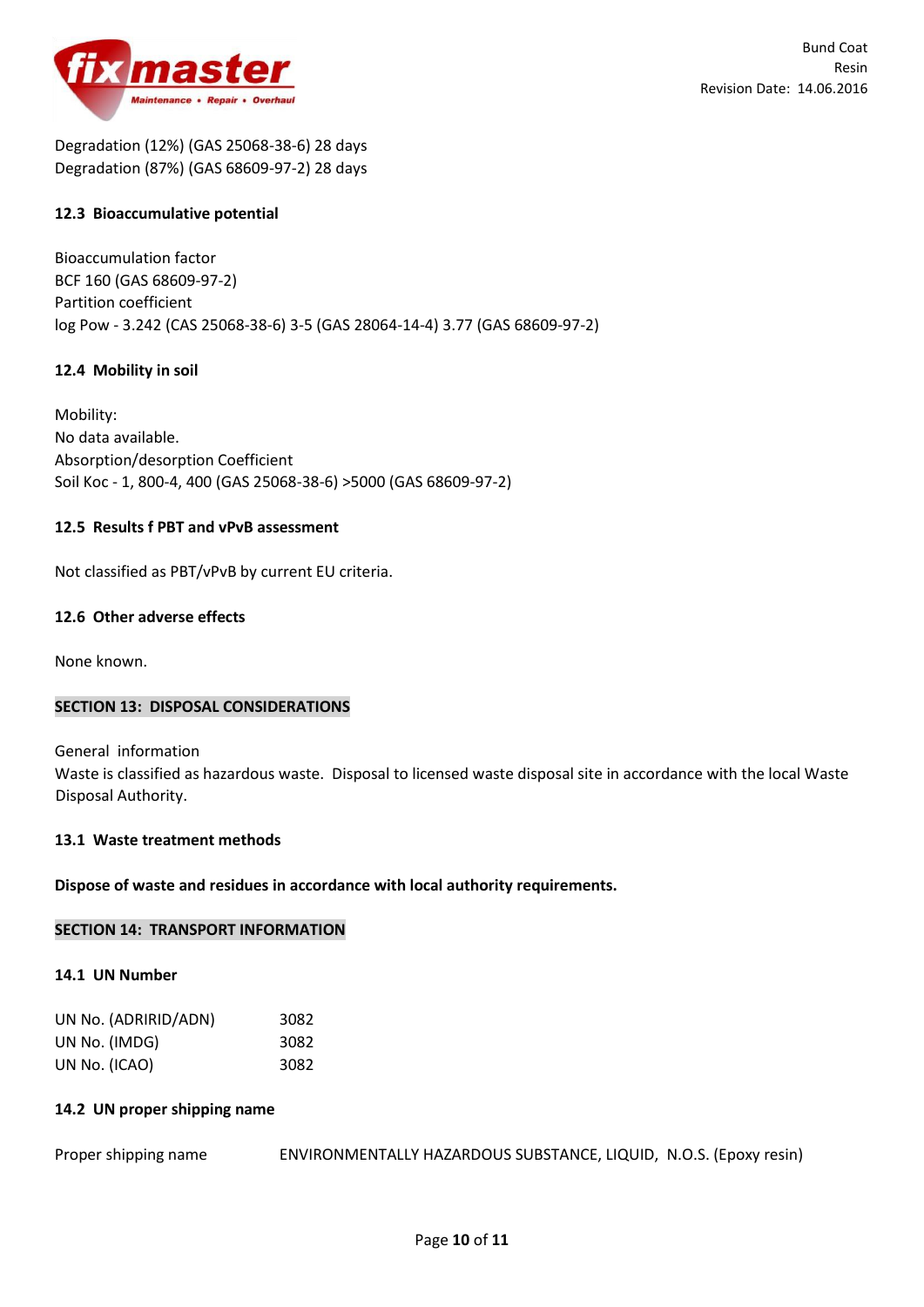

# **14.3 Transport hazard class(es)**

| <b>ADR/RID/ADN Class</b>   | Q                                                         |
|----------------------------|-----------------------------------------------------------|
| <b>ADR/RID/ADN Class</b>   | Class 9: Miscellaneous dangerous substances and articles. |
| ADR Label No.              |                                                           |
| <b>IMDG Class</b>          |                                                           |
| <b>ICAO Class/Division</b> | a                                                         |

Transport labels



## **14.4 Packing group**

| ADR/RID/ADN Packing group | ш |
|---------------------------|---|
| <b>IMDG Packing group</b> | Ш |
| ICAO Packing group        | Ш |

## **14.5 Environmental hazards**

Environmentally Hazardous substance/marine pollutant



## **14.6 Special precautions for user**

| <b>EMS</b>                   | F-A, S-F |
|------------------------------|----------|
| <b>Emergency Action Code</b> | 37       |
| Hazard No. (ADR)             | 90       |
| Tunnel Restriction Code (E)  |          |

# **14.7 Transport in bulk according to Annex II of MARPOL 73/78 and the IBC Code**

Not applicable.

## **SECTION 15: REGULATORY INFORMATION**

## **15.1 Safety, health and environmental regulations/legislation specific for the substance or mixture**

UK Regulatory References

Health and Safety at Work Act 1974. The Control of Substances Hazardous to Health Regulations 2002 (S.I 2002 No. 2677) with amendments. Chemicals (Hazard Information & Packaging) Regulations.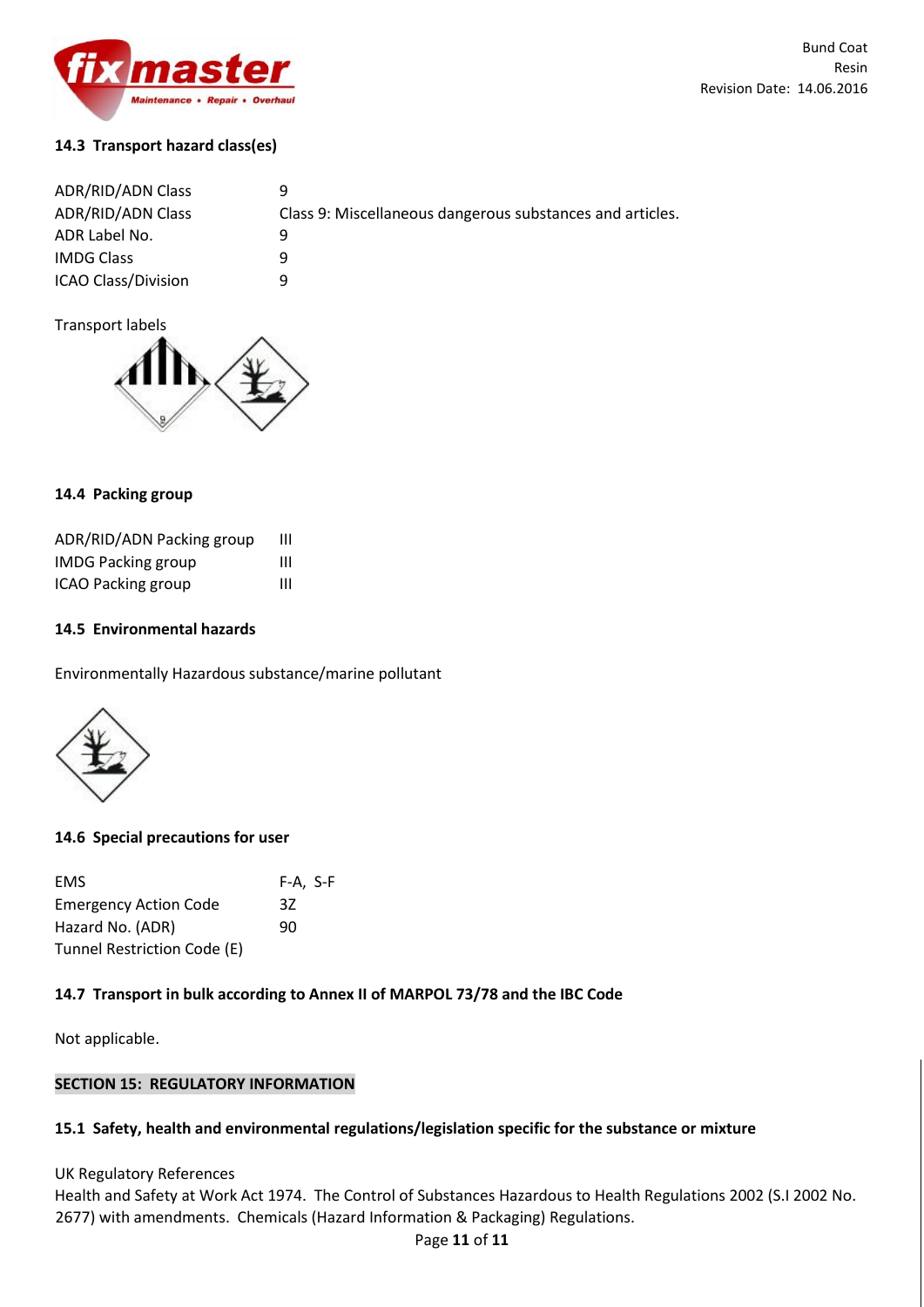Environmental Listing

Control of Pollution Act 1974. Rivers (Prevention of Pollution) Act 1961. Statutory Instruments The Chemicals (Hazard lnformation and Packaging for Supply) Regulations 2009 (S.1 2009 No. 716). Control of Substances Hazardous to Health. Approved Code Of Practice Safety Data Sheets for Substances and Preparations. Classification and Labelling of Substances and Preparations Dangerous for Supply. Guidance Notes CHIP for everyone HSG(108). Introduction to Local Exhaust Ventilation HS(G)37. Workplace Exposure Limits EH40. EU Legislation Dangerous Preparations Directive 1999/45/EC. National Regulations The Chemicals (Hazard Information and Packaging for Supply) Regulations 2002. No. 1689. Workplace Exposure Limits 2005 (EH40) Health and Safety at Work Act (As Amended) 1974 Control of Substances Hazardous to Health Regulations 2002 (as amended) Regulation (EC) No 1907/2006 of the European Parliament and of the Council of 18 December 2006 concerning the Registration, Evaluation, Authorisation and Restriction of Chemicals (REACH), establishing a European Chemicals Agency, amending Directive 1999/45/EC and repealing Council Regulation (EEC) No 793/93 and Commission Regulation (EC) No 1488/94 as well.as Council Directive 76/769/EEC and Commission Directives 91/155/EEC,

93/67/EEC, 93/105/EC and 2000/21/EC, including amendments.

# **15.2 Chemical Safety Assessment**

No chemical safety assessment has been carried out.

## SECTION 16: OTHER INFORMATION

| HS & E Manager                                                                                 |
|------------------------------------------------------------------------------------------------|
| 21.11.13                                                                                       |
| 10                                                                                             |
| 06.03.12                                                                                       |
| 10013                                                                                          |
| Approved                                                                                       |
|                                                                                                |
| Irritating to eyes and skin.                                                                   |
| Irritating to skin.                                                                            |
| May cause sensitization by skin contact.                                                       |
| Toxic to aquatic organisms, may cause long-term adverse effects in the aquatic<br>environment. |
|                                                                                                |
| Causes skin irritation.                                                                        |
| May cause an allergic skin reaction.                                                           |
| Causes serious eye irritation.                                                                 |
| Toxic to aquatic life with long lasting effects.                                               |
|                                                                                                |

Disclaimer: This information relates only to the specific material designated and may not be valid for such material used in combination with any other materials or in any process. Such information is, to the best of the company's knowledge and belief, accurate and reliable as of the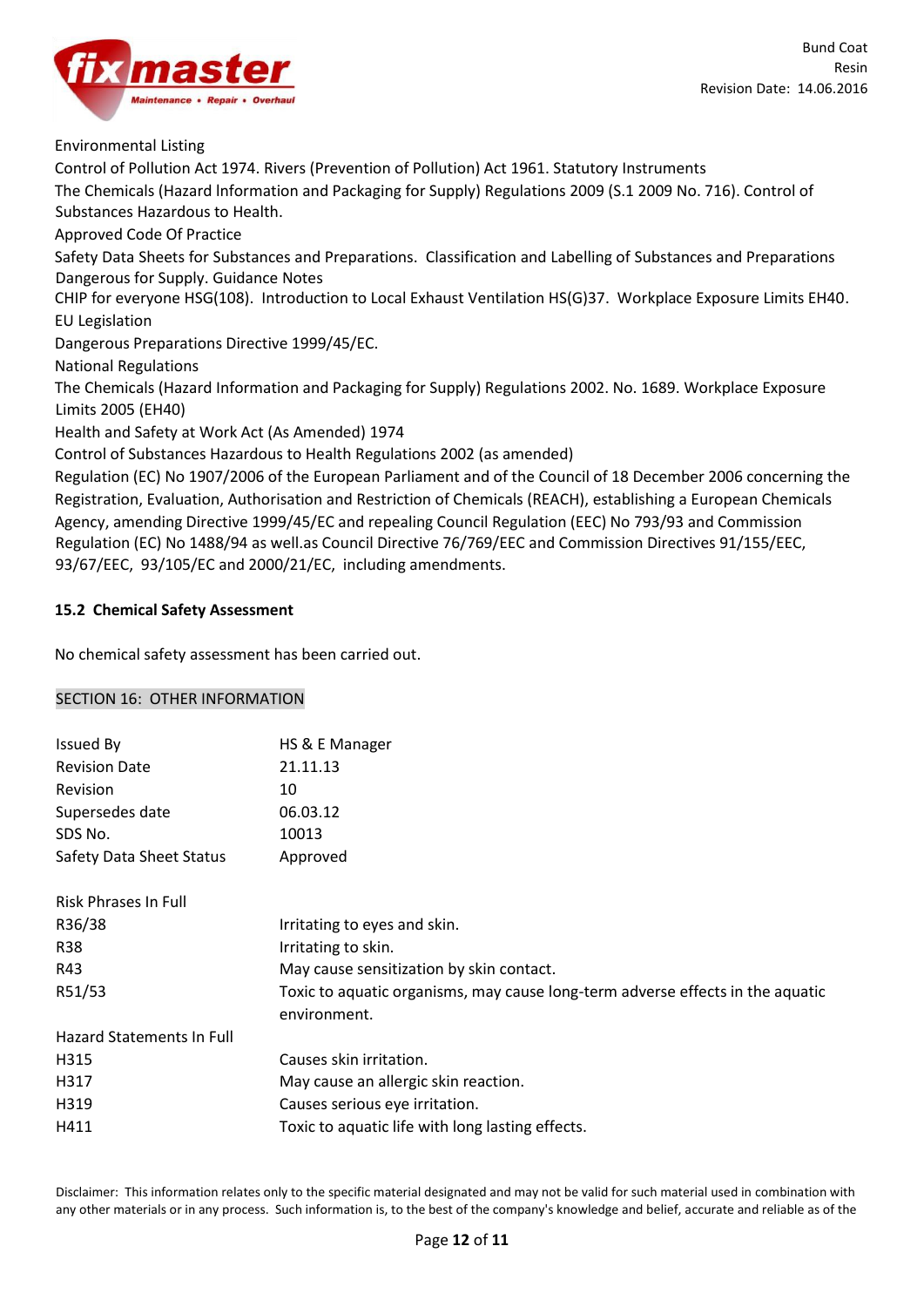

date indicated. However, no warranty guarantee or representation is made to its accuracy, reliability or completeness. It is the user's responsibility to satisfy himself as to the suitability of such information for his own particular use.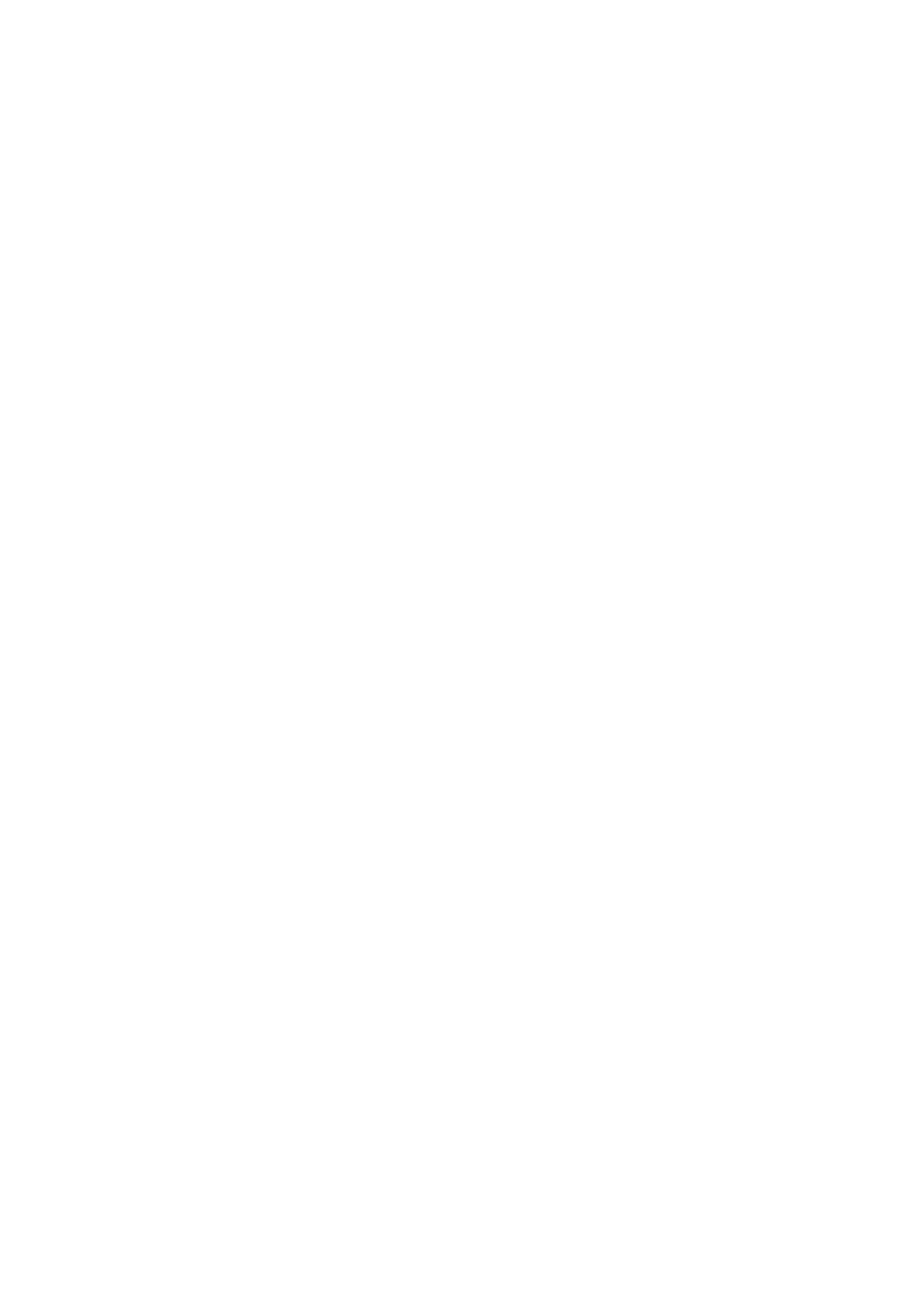

## **SAFETY DATA SHEET**

#### **SECTION 1: IDENTIFICATION OF THE SUBSTANCE/MIXTURE AND OF THE COMPANY/UNDERTAKING:**

### **1.1 Product identifier**

Product Name Bund Coat - Hardener

**1.2 Relevant identified uses of the substance or mixture and uses advised against** 

No further relevant information available. *Application of the substance / the mixture* Hardening agent/ Curing agent

## **1.3 Details of the supplier of the safety data sheet**

| Supplier | Eli-Chem Resins UK Ltd  |
|----------|-------------------------|
|          | Astra House             |
|          | The Common              |
|          | Cranleigh               |
|          | GU6 8RZ                 |
|          | 01483 266636            |
|          | support@FixMaster.co.uk |
|          |                         |

**1.4 Emergency telephone** 01483 266636 (office hours)  **Number** 

### **SECTION 2: HAZARDS IDENTIFICATION**

## **2.1 Classification of the substance or mixture**

Classification (EC 1272/2008)



GHS05 corrosion

Skin Corr. 1B H314 Causes severe skin burns and eye damage. Eye Dam. 1 **H318** Causes serious eye damage.



| Acute Tox. 4      | H302 Harmful if swallowed.                              |
|-------------------|---------------------------------------------------------|
| Acute Tox. 4      | H332 Harmful if inhaled.                                |
| Skin Sens. 1      | H317 May cause an allergic skin reaction.               |
| Aquatic Chronic 3 | H412 Harmful to aquatic life with long lasting effects. |
|                   |                                                         |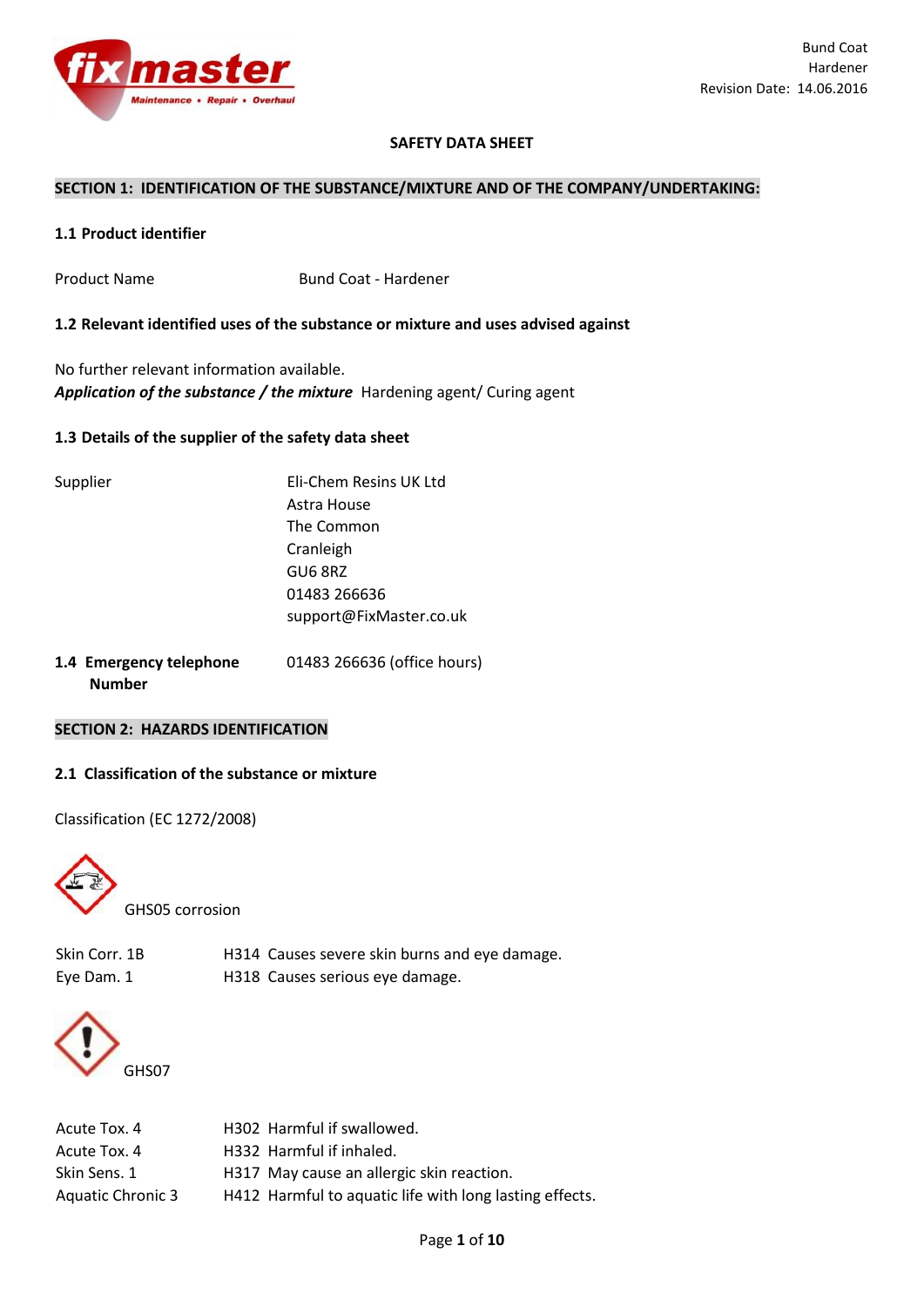

# **2.2 Label elements**

Label In Accordance With (EC) No. 1272/2008 The product is classified according to the CLP regulation. Hazard pictograms





**Signal word** Danger

## *Hazard-determining components of labeling:*

Benzyl alcohol

3-aminomethyl-3,5,5-trimethylcyclohexylamine Modified Cycloaliphatic Polyamine Adducts *Hazard statements* 

H302+H332 Harmful if swallowed or if inhaled.

H314 Causes severe skin burns and eye damage. H317 May cause an allergic skin reaction.

H412 Harmful to aquatic life with long lasting effects.

## *Precautionary statements*

P260 Do not breathe dust/fume/gas/mist/vapours/spray.

P303+P361+P353 IF ON SKIN (or hair): Take off immediately all contaminated clothing. Rinse skin with water/ shower. P305+P351+P338 IF IN EYES: Rinse cautiously with water for several minutes. Remove contact lenses, if present and

easy to do. Continue rinsing.

- P310 Immediately call a POISON CENTER/doctor.
- P405 Store locked up.
- P501 Dispose of contents/container in accordance with local/regional/national/international regulations.

## **2.3 Other hazards**

Results of PBT and vPvB assessment PBT: Not applicable. vPvB: Not applicable.

## **SECTION 3: COMPOSITION/INFORMATION ON INGREDIENTS**

## **3.2 Mixtures**

## *Description:* **Mixture of the substances listed below with harmless additions**

| CAS: 100-51-6     | Benzyl alcohol                                             | 25-<50% |
|-------------------|------------------------------------------------------------|---------|
| EINECS: 202-859-9 | Acute Tox. 4, H302; Acute Tox. 4, H332; Eye Irrit. 2, H319 |         |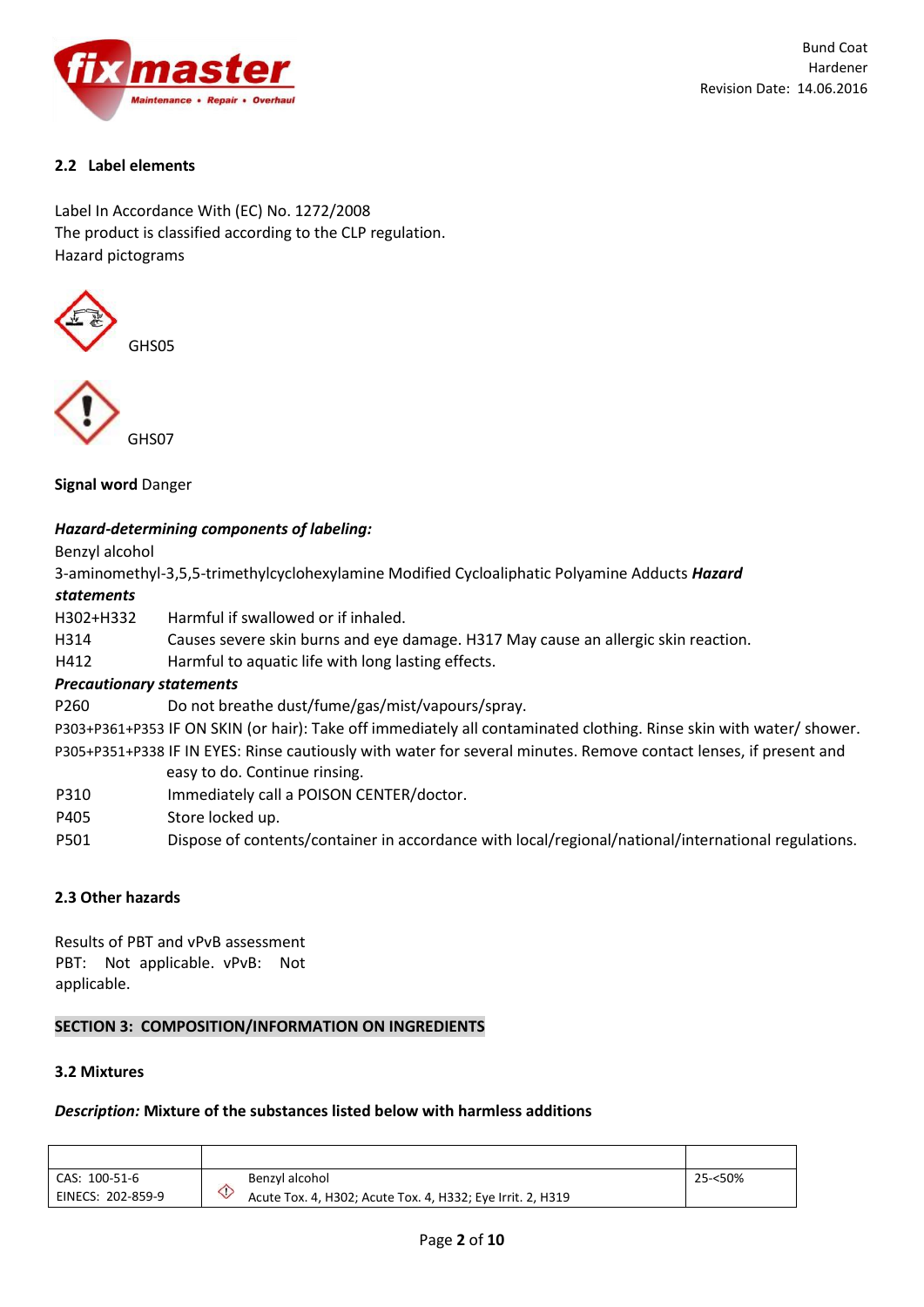

| CAS: 2855-13-2    | aminomethyl-3,5,5-trimethylcyclohexylamine<br>3-                                                                                         | 10-<25%    |
|-------------------|------------------------------------------------------------------------------------------------------------------------------------------|------------|
| EINECS: 220-666-8 | ⇔<br>1B, H314;<br>Acute Tox. 4, H302; Acute Tox.<br>Skin Corr.                                                                           |            |
|                   | 4, H312; Skin Sens. 1, H317; Aquatic Chronic 3, H412                                                                                     |            |
| CAS: 38294-64-3   | Modified cycloaliphatic polyamine adduct [4,4'-Isopropylidenediphenol,                                                                   | $10 - 25%$ |
| NLP: 500-101-4    | oligomeric reaction products with 1-chloro-2,3-epoxypropane, reaction products<br>with 3-aminomethyl-3,5,5-<br>trimethylcyclohexylamine] |            |
|                   | $\Leftrightarrow$<br>Skin Corr. 1B, H314; Eye Dam. 1,<br>H318; Skin Sens. 1, H317;                                                       |            |
|                   | Aquatic Chronic 3, H412                                                                                                                  |            |
| CAS: 113930-69-1  | Modified cycloaliphatic polyamine adduct [4,4'-Isopropylidenediphenol,                                                                   | 10-<25%    |
| NLP: 500-302-7    | oligomeric reaction products with 1-chloro-2,3-epoxypropane, reaction products<br>with m-phenylenebis(methylamine)]                      |            |
|                   | Skin Corr. 1B, H314; Eye Dam. 1, H318; Aquatic Chronic 2, H411; Skin Sens. 1,<br>H317                                                    |            |
| CAS: 1477-55-0    | phenylenebis(methylamine)<br>$m-$                                                                                                        | 10-<25%    |
| EINECS: 216-032-5 | $\langle \cdot \rangle$<br>Skin Corr.<br>1B, H314;<br>Acute Tox. 4, H302; Acute Tox.                                                     |            |
|                   | 4, H332; Skin Sens. 1, H317; Aquatic Chronic 3, H412                                                                                     |            |
| CAS: 61788-44-1   | Phenol, styrolisiert                                                                                                                     | $1 - 6%$   |
| EINECS: 262-975-0 | $\langle \rangle$<br>Aquatic Chronic 2,<br>H411; Skin Irrit. 2, H315; Skin Sens. 1, H317                                                 |            |

The full text for all R-phrases and hazard statements are displayed in Section 16.

### **SECTION 4: FIRST AID MEASURES**

### **4.1 Description of first aid measures**

### *General information*

Symptoms of poisoning may even occur after several hours; therefore medical observation for at least 48 hours after the accident. *Inhalation* 

In case of unconsciousness bring patient into stable side position for transport. Seek medical treatment in case of complaints. *Ingestion* 

Drink copious amounts of water and provide fresh air. Instantly call for doctor.

#### *Skin contact*

Immediately wash with water and soap and rinse thoroughly. Call a doctor immediately.

#### *Eye contact*

Immediately wash with water and soap and rinse thoroughly. Call a doctor immediately.

## **4.2 Most important symptoms and effects, both acute and delayed**

No further relevant information available.

#### **4.3 Indication of any immediate medical attention and special treatment needed**

No further relevant information available.

#### **SECTION 5: FIREFIGHTING MEASURES**

#### **5.1 Extinguishing media**

#### *Suitable extinguishing agents*

CO2, extinguishing powder or water jet. Fight larger fires with water jet or alcohol-resistant foam.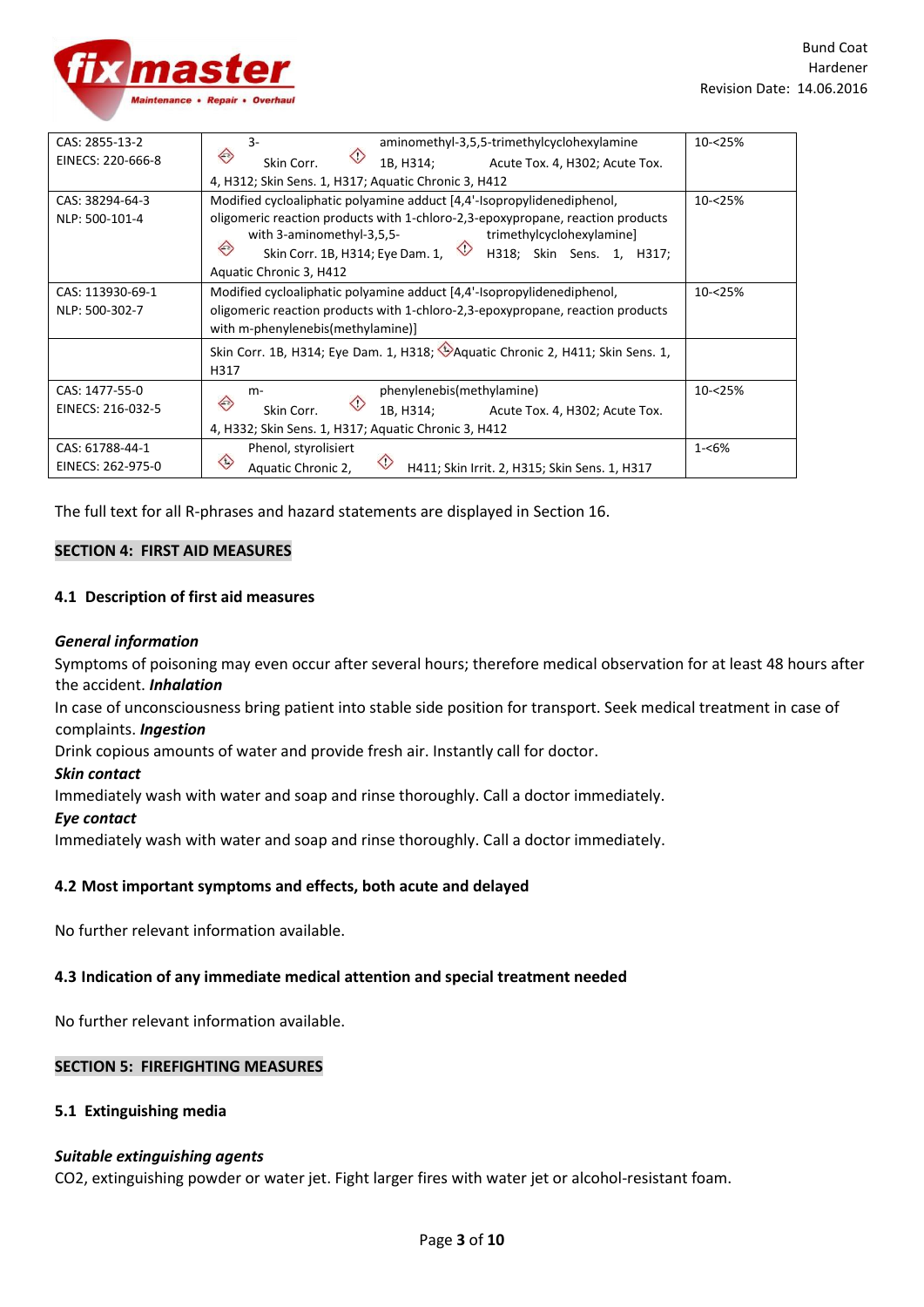

## **5.2 Special hazards arising from the substance or mixture**

Carbon monoxide (CO) Carbon dioxide (CO2) Nitrogen oxides (NOx) Formation of toxic gases is possible during heating or in case of fire.

### **5.3 Advice for firefighters**

#### *Protective equipment*

Use self-contained breathing apparatus and protective fire fighting clothing.

#### *Additional information*

Dispose of fire debris and contaminated fire fighting water in accordance with official regulations.

### **SECTION 6: ACCIDENTAL RELEASE MEASURES**

### **6.1 Personal precautions. protective equipment and emergency procedures** Wear

protective equipment. Keep unprotected persons away.

## **6.2 Environmental precautions**

Prevent liquid entering sewers, basements and workpits. Do not allow product to reach sewage system or water bodies.

## **6.3 Methods and material for containment and cleaning up**

Absorb with liquid binding material (sand, diatomite, acid binders, universal binders, sawdust). Use neutralizing agent. Dispose of contaminated material as waste according to item 13. Ensure adequate ventilation.

#### **6.4 Reference to other sections**

See Section 7 for information on safe handling. See Section 8 for information on personal protection equipment. See Section 13 for information on disposal.

#### **SECTION 7: HANDLING AND STORAGE**

#### **7. 1 Precautions for safe handling**

Ensure good ventilation/exhaustion at the workplace.

## *Information about protection against explosions and fires:* No special measures required.

## **7.2 Conditions for safe storage, including any incompatibilities**

#### *Storage*

Requirements to be met by storerooms and containers: No special requirements. Information about storage in one common storage facility: Not required. Further information about storage conditions: Keep container tightly sealed.

## **7.3 Specific end use(s)**

No further relevant information available.

## **SECTION 8: EXPOSURE CONTROLS/PERSONAL PROTECTION**

*Additional information about design of technical systems:* No further data; see item 7.

#### **8.1 Control parameters**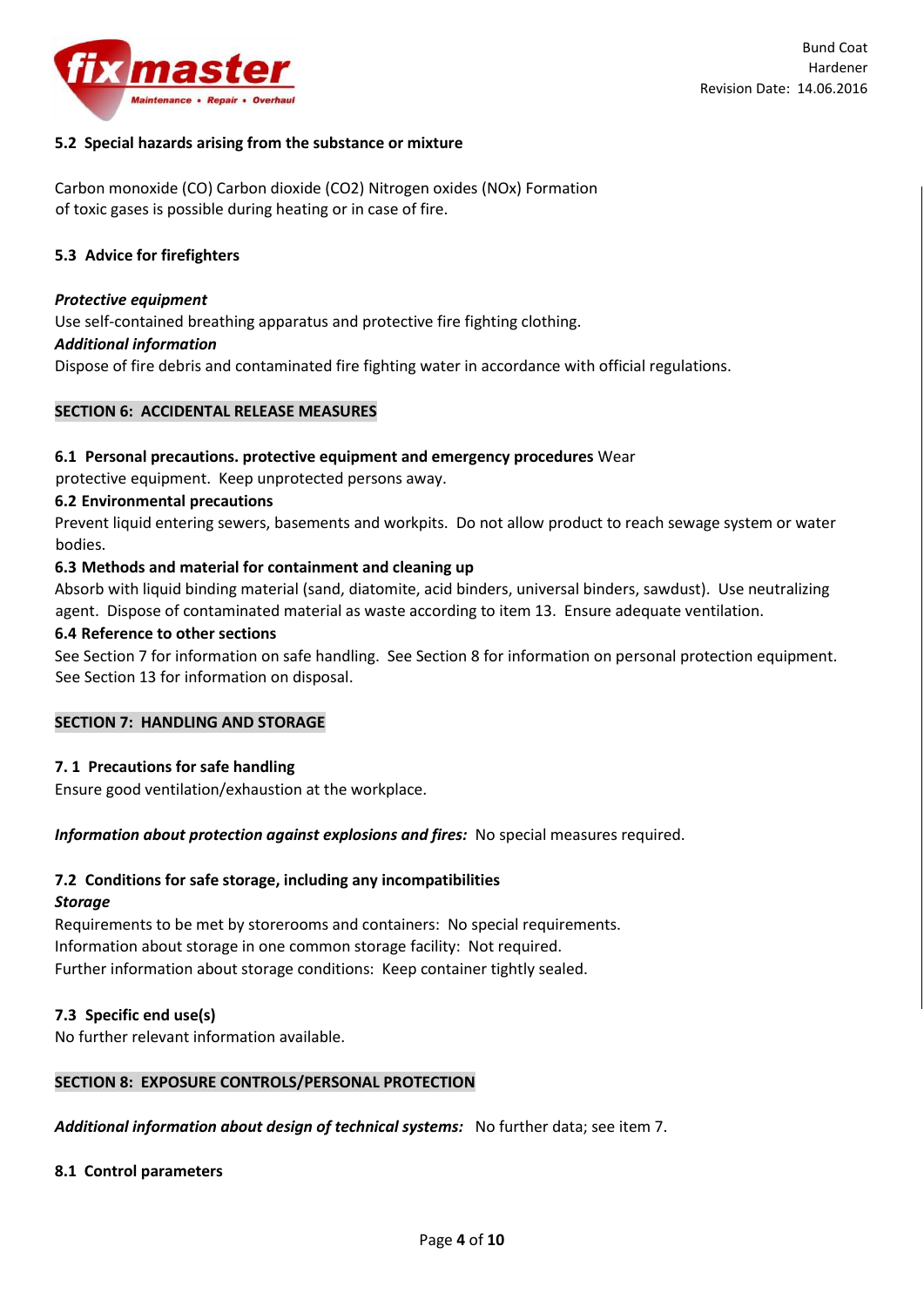

# *Components with critical values that require monitoring at the workplace:*

The product does not contain any relevant quantities of materials with critical values that have to be monitored at the workplace.

| <b>DNELS</b>            |                                                                    |                                                         |
|-------------------------|--------------------------------------------------------------------|---------------------------------------------------------|
| 100-51-6 Benzyl alcohol |                                                                    |                                                         |
| Oral                    | DNEL - acute systemic effects<br>DNEL - long-term systemic effects | 25 mg/kg bw/day (consumer)<br>5 mg/kg bw/day (consumer) |
| Dermal                  | DNEL - acute systemic effects<br>DNEL - long-term systemic effects |                                                         |

| <b>PNECs</b>                                           |                                                |  |
|--------------------------------------------------------|------------------------------------------------|--|
| 100-51-6 Benzyl alcohol                                |                                                |  |
| <b>PNEC</b>                                            | 0.456 mg/kg dry weight (soil)                  |  |
|                                                        | 39 mg/l (sewage treatment plant)               |  |
|                                                        | 0.1 mg/l (marine water)                        |  |
|                                                        | 0.527 mg/kg dry weight (marine water sediment) |  |
|                                                        | 5.27 mg/kg dry weight (fresh water sediment)   |  |
| 2.3 mg/l (water (intermittent releases))               |                                                |  |
|                                                        | 1.0 mg/l (fresh water)                         |  |
|                                                        | 25 mg/kg bw/day (consumer)                     |  |
|                                                        | 5 mg/kg bw/day (consumer)                      |  |
|                                                        |                                                |  |
| 2855-13-2 3-aminomethyl-3,5,5-trimethylcyclohexylamine |                                                |  |
| <b>PNEC</b>                                            | 1.121 mg/kg dry weight (soil)                  |  |
|                                                        | 3.18 mg/l (sewage treatment plant)             |  |
|                                                        | 0.006 mg/l (marine water)                      |  |
|                                                        | 0.578 mg/kg dry weight (marine water sediment) |  |
|                                                        | 5.784 mg/kg dry weight (fresh water sediment)  |  |
|                                                        | 0.23 mg/l (water (intermittent releases))      |  |
|                                                        | 0.06 mg/l (fresh water)                        |  |

## **8.2 Exposure controls**

## *Personal protective equipment*

## *General protective and hygienic measures*

Wash hands during breaks and at the end of the work.

Avoid contact with the eyes and skin.

Keep away from foodstuffs, beverages and food.

Instantly remove any soiled and impregnated garments.

*Breathing equipment:* Not necessary if room is well-ventilated.

*Protection of hands:* Protective gloves.

## *Material of gloves*

The selection of the suitable gloves does not only depend on the material, but also on further marks of quality and varies from manufacturer to manufacturer. *Penetration time of glove material*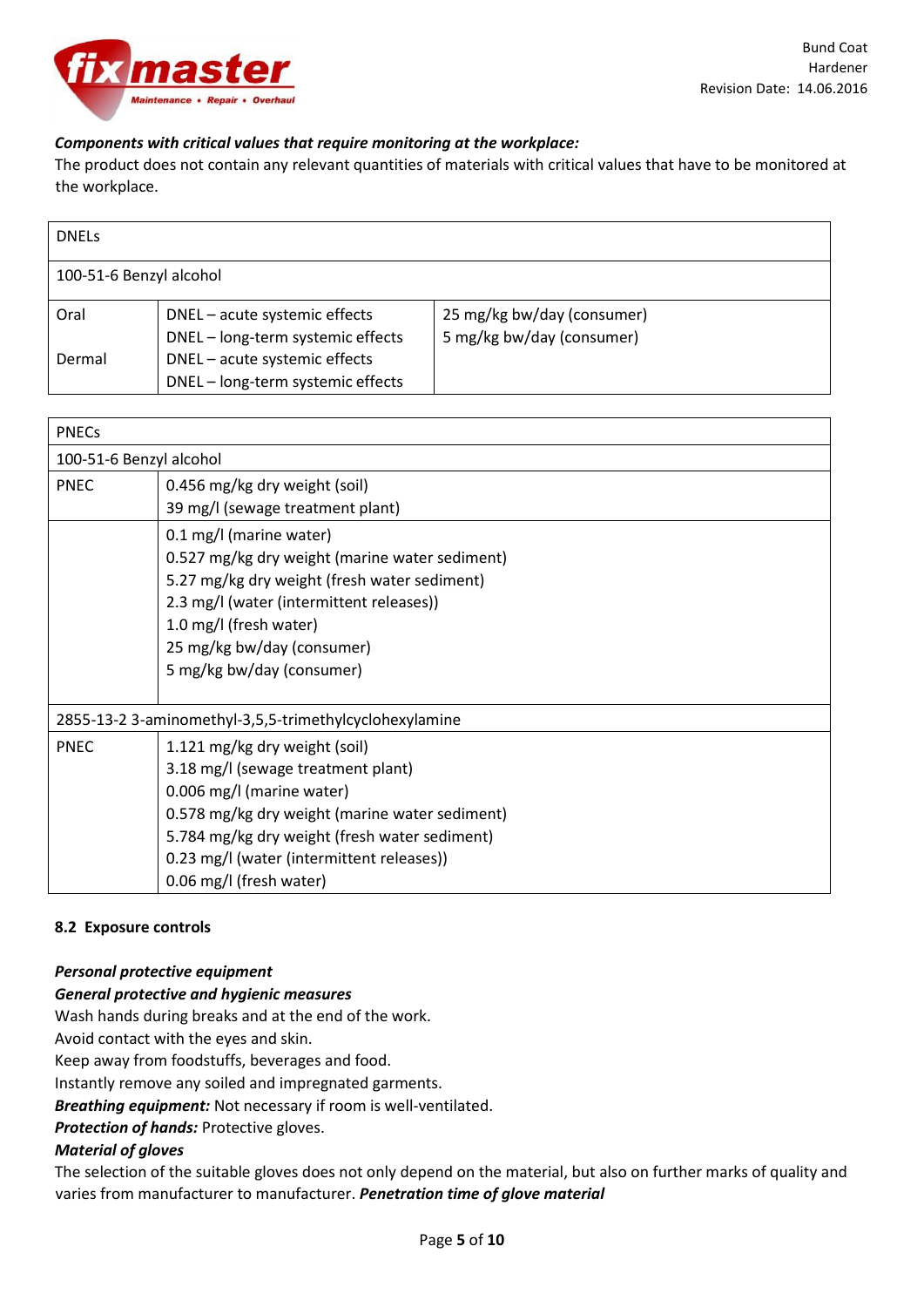

The exact break through time has to be found out by the manufacturer of the protective gloves and has to be observed.

*Eye protection:* Tightly sealed safety glasses. *Body protection:* Protective work clothing.

## **SECTION 9: PHYSICAL AND CHEMICAL PROPERTIES**

## **9.1 Information on basic physical and chemical properties**

| Appearance                           | Liquid                      |
|--------------------------------------|-----------------------------|
| Colour                               | Clear                       |
| Odour                                | Amine-like                  |
| Solubility                           | Insoluble in water          |
| Boiling point and boiling range (°C) | >200                        |
| Self-inflammability                  | Product is not selfigniting |
| Danger of explosion                  | Product is not explosive    |
| Steam pressure at 20 °C              | $0.1$ hPa                   |
| Density at 20 °C                     | 1.05 g/ $cm3$               |
| Solubility in/Miscibility with       |                             |
| Water:                               |                             |
| Dynamic at 20 °C                     | 200 <sub>mPas</sub>         |
|                                      |                             |

# **9.2 Other Information**

No further relevant information available.

#### **SECTION 10: STABILITY AND REACTIVITY**

#### **10.1 Reactivity**

Reacts with strong acids and oxidizing agents.

#### **10.2 Chemical stability**

No decomposition if used and stored according to specifications.

## **10.3 Possibility of hazardous reactions**

No dangerous reactions known.

#### **10.4 Conditions to avoid**

No further relevant information available.

#### **10.5 Incompatible materials**

No further relevant information available.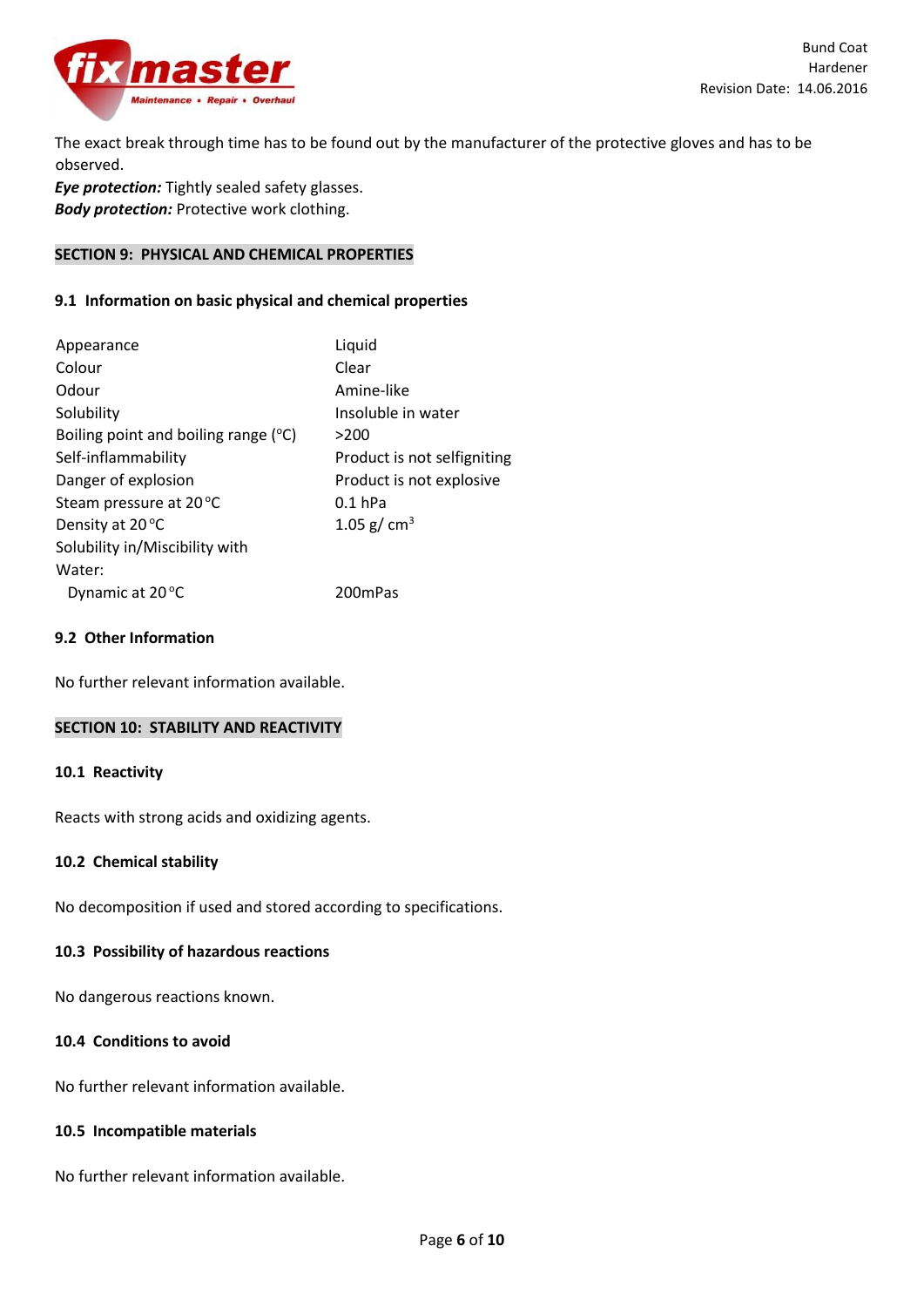

## **10.6 Hazardous decomposition products**

No dangerous decomposition products known.

#### **SECTION 11: TOXICOLOGICAL INFORMATION**

#### **11.1 Information on toxicological effects**

| LD/LC50 values that are relevant for classification:   |         |                                 |
|--------------------------------------------------------|---------|---------------------------------|
| 100-51-6 Benzyl alcohol                                |         |                                 |
| Oral                                                   | LD50    | 1300 mg/kg (rat)                |
| Dermal                                                 | LD50    | 2000 mg/kg (rabbit)             |
| Inhalative                                             | LC50/4h | >4.178 mg/l (rat) (OECD)        |
| 2855-13-2 3-aminomethyl-3,5,5-trimethylcyclohexylamine |         |                                 |
| Oral                                                   | LD50    | 1030 mg/kg (rat)                |
| 1477-55-0 m-phenylenebis(methylamine)                  |         |                                 |
| Oral                                                   | LD50    | 93- $mg/kg$ (rat)               |
| Dermal                                                 | LD50    | >2000 mg/kg (rabbit) (OECD 402) |
| 61788-44-1 Phenol, styrolisiert                        |         |                                 |
| Oral                                                   | LD50    | >2000 mg/kg (rabbit) (OECD 423) |
| Dermal                                                 | LD50    | >2000 mg/kg (rabbit) (OECD 402) |

## *Primary irritant effect:*

*Skin corrosion/irritation* Caustic effect on skin and mucous membranes. *Serious eye damage/irritation* Strong caustic effect.

*Respiratory or skin sensitization* Sensitisation possible by skin contact.

## *Additional toxicological information:*

The product shows the following dangers according to the calculation method of the General EC Classification Guidelines for Preparations as issued in the latest version:

Harmful

Corrosive

Irritant

Swallowing will lead to a strong caustic effect on mouth and throat and to the danger of perforation of esophagus and stomach.

*Acute effects (acute toxicity, irritation and corrosivity)* No further relevant information available.

*Sensitisation* Sensitization possible by skin contact.

*Repeated dose toxicity* No further relevant information available.

*CMR effects (carcinogenity, mutagenicity and toxicity for reproduction)* No further relevant information available.

## **SECTION 12: ECOLOGICAL INFORMATION**

## **12.1 Toxicity**

**Aquatic toxicity: 100-51-6 Benzyl alcohol**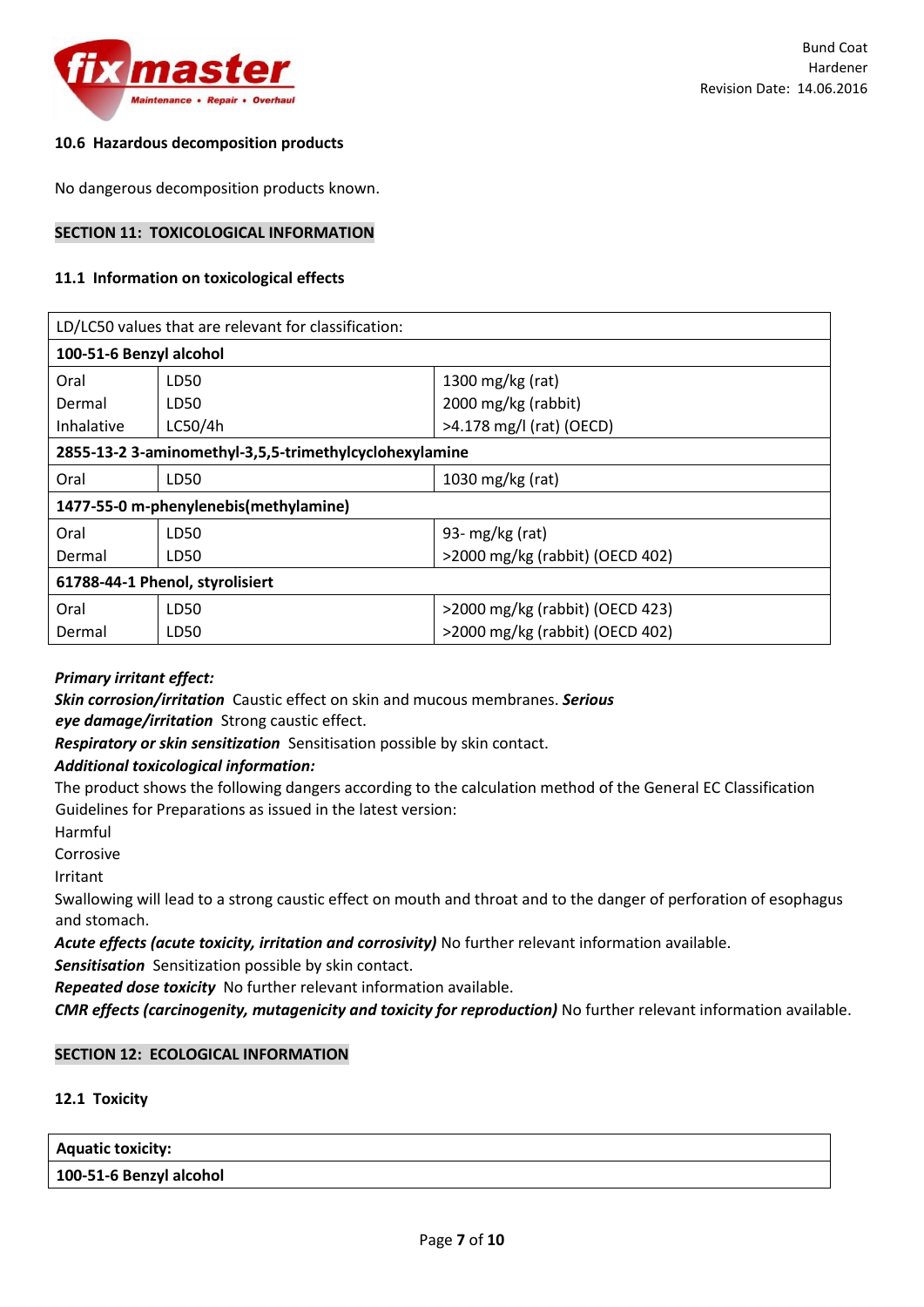

| EC50 $/$ 24 h                   | 390 mg/ (bacteria) (ISO 8192)                                 |
|---------------------------------|---------------------------------------------------------------|
| EC50 $/$ 48 h                   | 230 mg/l (daphnia magna) (OECD 202)                           |
| IC50 / 72 h                     | 700 mg/l (algae (pseudokirchneriella subcapitata)) (OECD 201) |
| LC50/96h                        | 460 mg/l (fish (pimephales promelas)) (OECD 201)              |
|                                 | 2855-13-2 3-aminomethyl-3,5,5-trimethylcyclohexylamine        |
| EC10                            | 1120 mg/l (activated sludge) (18 h; DIN 38412, 8)             |
| $EC50/48$ h static)             | 23 mg/l (daphnia magna) (OECD 202, 1)                         |
| EC50 $/$ 72 h                   | > 50 mg/l (algae (scenedesmus subspicatus)) (88/302/EWG, C)   |
| LC50 / 96 h                     | 110 mg/l (fish (leuciscus idus)) (84/449/EWG, C.1)            |
|                                 | 1477-55-0 m-phenylenebis(methylamine)                         |
| EC50 $/$ 3 h                    | > 1000 mg/l (activated sludge) (OECD 209) LD50                |
| EC50 $/$ 48 h                   | 15.2 mg/l (daphnia magna) (OECD 202)                          |
| EC50 $/$ 72 h                   | 12 mg/l (algae (scenedesmus subspicatus)) (EbC50)             |
|                                 | 20.3 mg/l (algae (scenedesmus subspicatus)) (OECD 201)        |
| LC50 / 96 h                     | > 100 mg/l (fish (oncorhynchus mykiss))                       |
| 61788-44-1 Phenol, styrolisiert |                                                               |
| EC50 $/$ 48 h                   | 1-10 mg/l (daphnia magna) (EL50; OECD 202) LD50               |
| ErC50 $/ 72 h$                  | 3.14 mg/l (algae) (ErL50; OECD 201)                           |
| LC50/96h                        | 14.8 mg/l (fish) (LL50; OECD 211)                             |

# **12.2 Persistence and degradability** No further relevant information available.

**12.3 Bioaccumulative potential** No further relevant information available.

**12.4 Mobility in soil** No further relevant information available.

## **Ecotoxical effects:**

Remark: Harmful to fish.

Additional ecological information:

General notes:

Water hazard class 2 (): hazardous for water.

Do not allow product to reach ground water, water bodies or sewage system.

Must not reach sewage water or drainage ditch undiluted or unneutralised.

Danger to drinking water if even small quantities leak into soil. Harmful

to aquatic organisms.

# **12.5 Results f PBT and vPvB assessment**

PBT: Not applicable. vPvB: Not applicable.

## **12.6 Other adverse effects**

No further relevant information available.

# **SECTION 13: DISPOSAL CONSIDERATIONS**

## **13.1 Waste treatment methods**

*Recommendation* Hand over to disposers of hazardous waste.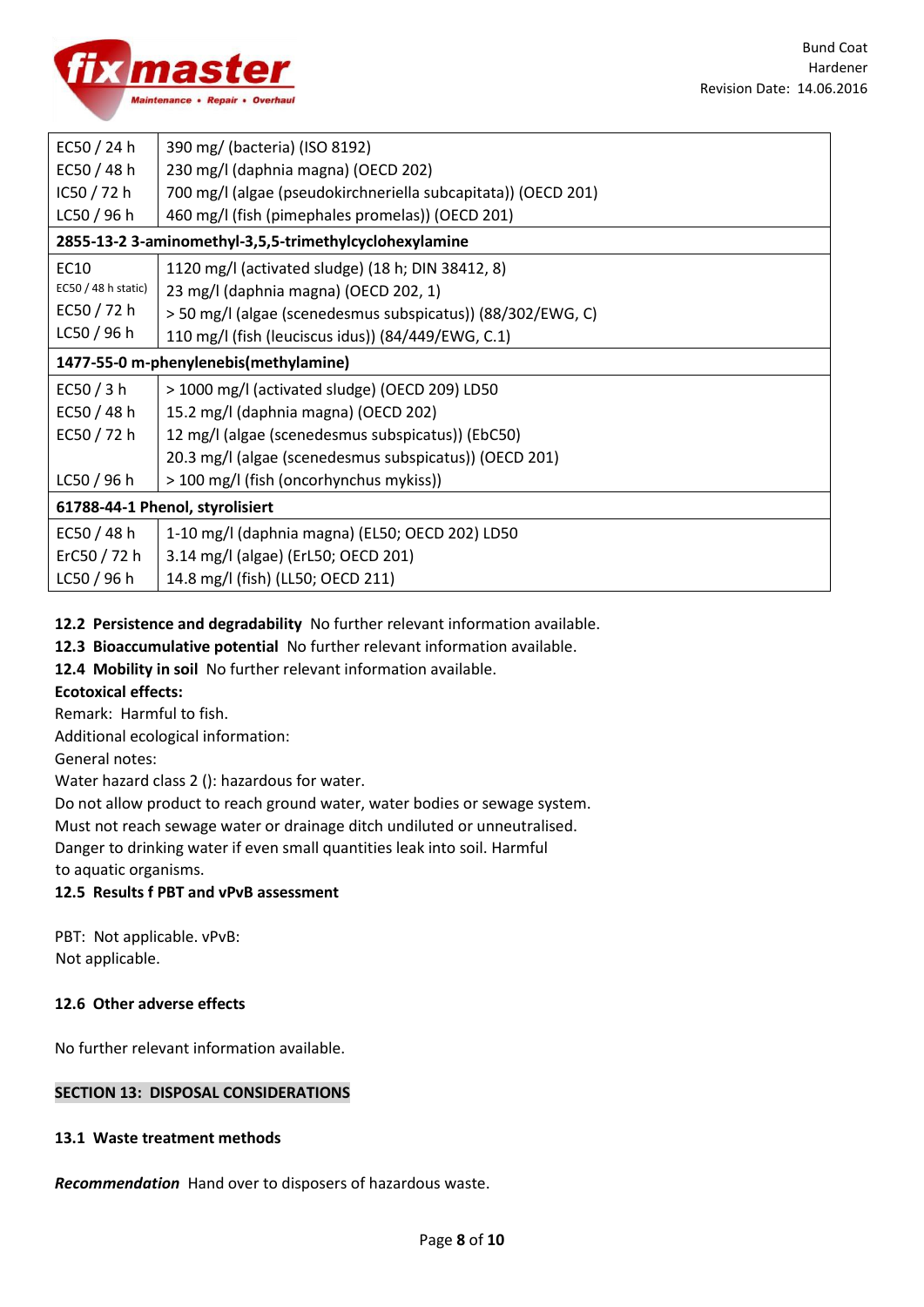

# **European waste catalogue**

07 07 99 | Wastes not otherwise specified

## *Uncleaned packagings:*

*Recommendation* Disposal must be made according to official regulations.

## **SECTION 14: TRANSPORT INFORMATION**

## **14.1 UN Number**

UN No. ADR, IMDG, IATA 2735

#### **14.2 UN proper shipping name**

| ADR        | 2735 AMINES, LIQUID, CORROSIVE, N.O.S. (Modified Cycloaliphatic Polyamine |
|------------|---------------------------------------------------------------------------|
|            | Adducts, ISOPHORONEDIAMINE)                                               |
| IMDG. IATA | AMINES, LIQUID, CORROSIVE, N.O.S. (Modified Cycloaliphatic Polyamine      |
|            | Adducts, ISOPHORONEDIAMINE)                                               |

## **14.3 Transport hazard class(es)**





Label 8

Class 8 (C7) Corrosive substances

#### **IMDG/IATA**



| Class | 8 Corrosive substances |
|-------|------------------------|
| Label |                        |

#### **14.4 Packing group**

| ADR/IMDG/IATA |                            |  |
|---------------|----------------------------|--|
|               | 14.5 Environmental hazards |  |

Marine pollutant Mo

## **14.6 Special precautions for user**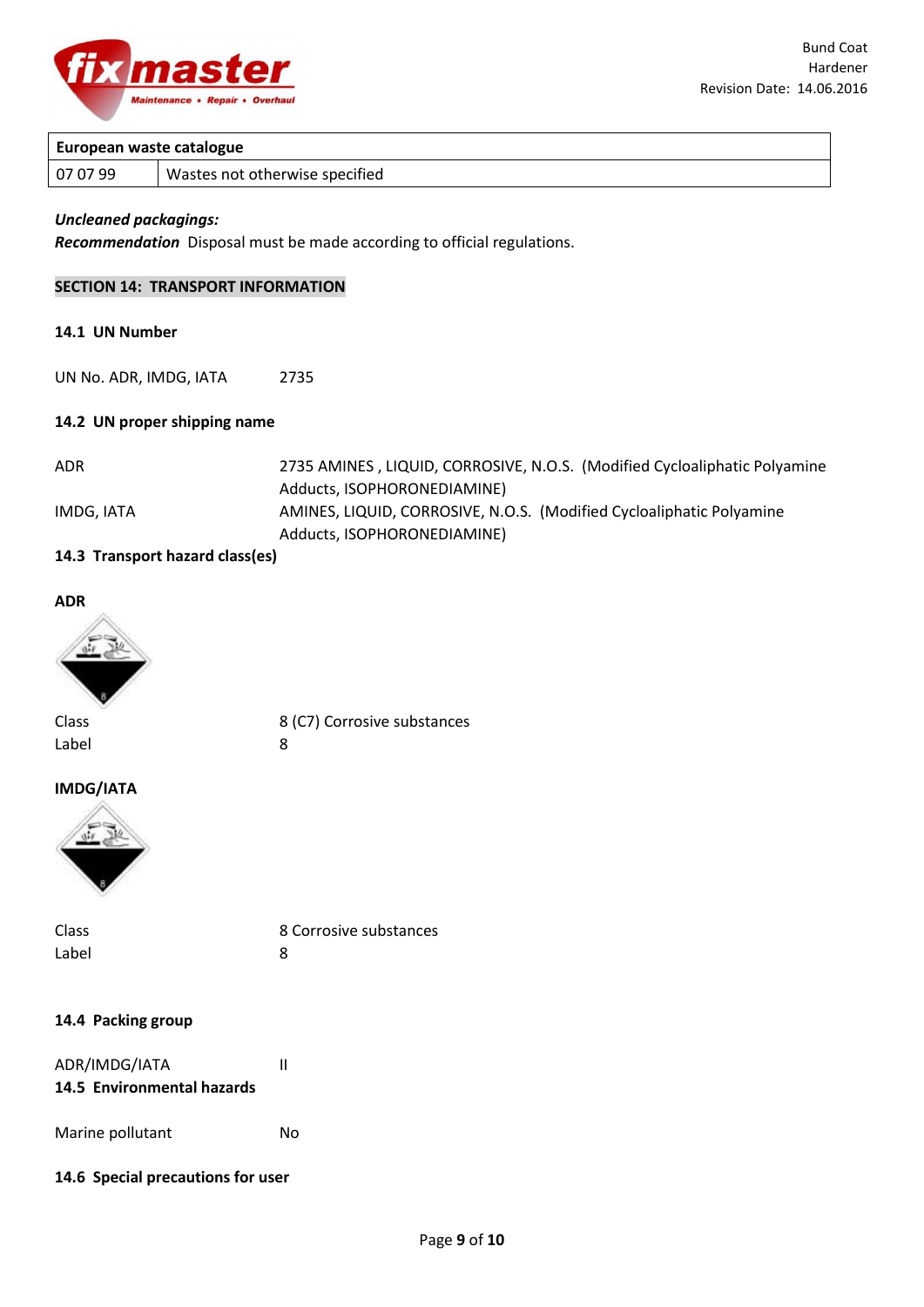

| Kemler Number:      | Warning: Corrosive substances. |
|---------------------|--------------------------------|
| <b>EMS Number:</b>  | F-A. S-B                       |
| Segregation groups: | <b>Alkalis</b>                 |

## **14.7 Transport in bulk according to Annex II of MARPOL 73/78 and the IBC Code**

Not applicable. Transport/Additional Information:

| <b>ADR</b>               |                                                                                                                    |
|--------------------------|--------------------------------------------------------------------------------------------------------------------|
| Limited quantities (LQ)  | 1L                                                                                                                 |
| Excepted quantities (EQ) | Code: E2                                                                                                           |
|                          | Maximum net quantity per inner packaging: 30 ml                                                                    |
|                          | Maximum net quantity per outer packaging: 500 ml                                                                   |
| Transport category       | 2                                                                                                                  |
| Tunnel restriction code  | E                                                                                                                  |
| <b>IMDG</b>              |                                                                                                                    |
| Limited quantities (LQ)  | 1L                                                                                                                 |
| Excepted quantities (EQ) | Code: E2                                                                                                           |
|                          | Maximum net quantity per inner packaging: 30 ml                                                                    |
|                          | Maximum net quantity per outer packaging: 500 ml                                                                   |
| UN 'Model Regulation'    | UN2735, AMINES, LIQUID, CORROSIVE, N.O.S. (Modified Cycloaliphatic Polyamine<br>Adducts, ISOPHORONEDIAMINE), 8, II |

#### **SECTION 15: REGULATORY INFORMATION**

## **15.1 Safety, health and environmental regulations/legislation specific for the substance or mixture**

No further relevant information available.

#### **15.2 Chemical Safety Assessment**

No chemical safety assessment has been carried out.

#### **SECTION 16: OTHER INFORMATION**

The information contained herein is based on our present knowledge. However, this shall not constitute a guarantee for any specific product features and shall not establish a legally valid contractual relationship.

## *Relevant phrases*

H302 Harmful if swallowed. H312 Harmful in contact with skin. H314 Causes severe skin burns and eye damage. H315 Causes skin irritation. H317 May cause an allergic skin reaction. H318 Causes serious eye damage.